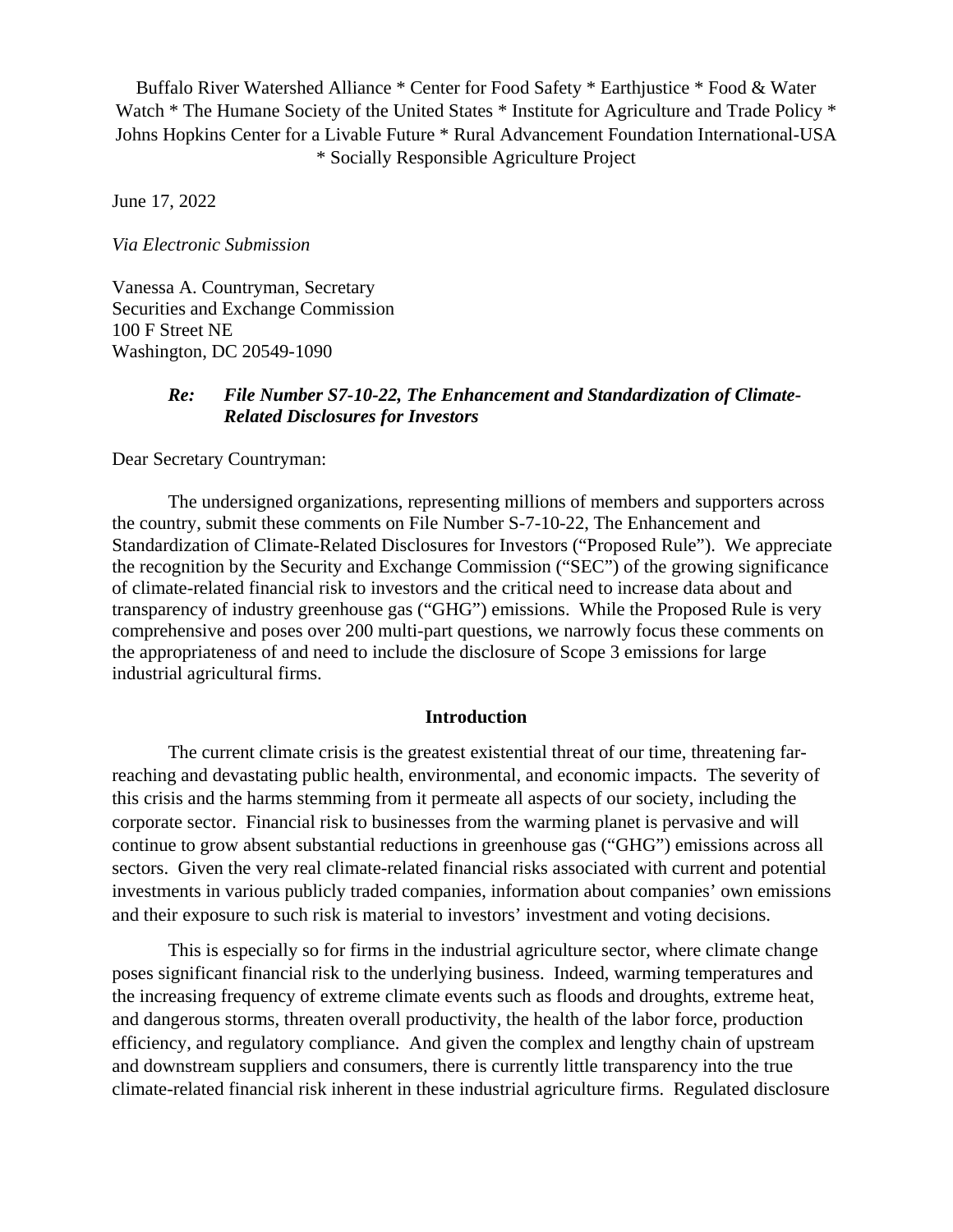of climate-related emissions will provide investors with a measure of financial protection against climate-related risk and will help them make informed investment decisions.

# **I. Disclosure of Climate-Related Information is Necessary to Protect Investors.**

The SEC's proposal to require disclosure of climate-related information falls well within the SEC's congressionally authorized mandate. The Securities Act and the Securities and Exchange Act expressly empower the SEC to require disclosures that are "necessary or appropriate in the public interest or for the protection of investors."<sup>[1](#page-1-0)</sup> Climate-related disclosures are undoubtedly necessary and appropriate to protect investors from the financial risks associated with global warming.

There is now an overwhelming consensus among investors that climate-related information is essential to sound investment decisions. This is so because climate-related risks indisputably present financial risks for firms, and thus their investors, as companies confront the business impacts of a warming planet. [2](#page-1-1) As one major U.S. investment firm recognizes, a company's climate-related information has direct bearing on how it will fare in the coming "transition to a low-carbon economy," as well as how its "profitability" will be impacted by "policy, technological innovation, changing consumer preferences, and liability or reputational concerns" prompted by climate change.<sup>[3](#page-1-2)</sup> Accordingly, "[a]s an increasing number of institutional investors make commitments to align their portfolios with" international climate targets, "there is an even greater need for disclosures that allow investors to better understand the current and future emissions impact of their investments and mitigate exposure to climate risk."[4](#page-1-3) Similarly, the United Nation's Principles for Responsible Investment, which require incorporation of climate change into investment analysis and decision-making processes, has garnered support from over 4,000 firms.<sup>[5](#page-1-4)</sup> This includes three U.S. index fund managers— BlackRock, Vanguard, and State Street—that control approximately 15% of the S&P 500.

In addition, recent research suggests that consumer decisions are increasingly driven by reference to sustainability. For example, one study of 750 American consumers shows that 80%

<span id="page-1-0"></span> $1\,$  15 U.S.C. §§ 77g(a)(1), 78l, 78m, 78o.

<span id="page-1-1"></span><sup>2</sup> *See* Hana V. Vizcarra, *The Reasonable Investor and Climate-Related Information: Changing Expectations for Financial Disclosures*, 50 Env't. L. Rep. (ELI) 10106, 10109 (2020) ("A 2018 survey by Oxford and Harvard Business School professors Amir Amel-Zadeh and George Serafeim indicated that a large majority of investors consider [environmental, social, and governance (ESG)] information when making investment decisions and do so because they believe it is financially material to investment

<span id="page-1-2"></span><sup>&</sup>lt;sup>3</sup> Letter to Vanessa A. Countryman, Secretary, U.S. Securities & Exchange Comm'n, from Sandra Boss, Senior Managing Dir., BlackRock et al., at 4 (June 11, 2021) ("BlackRock Letter"),

<span id="page-1-3"></span>[https://www.sec.gov/comments/climate-disclosure/cll12-8906794-244146.pdf.](https://www.sec.gov/comments/climate-disclosure/cll12-8906794-244146.pdf) [4](https://www.sec.gov/comments/climate-disclosure/cll12-8906794-244146.pdf) Ceres, *The Investor Guide to Climate Transition Plans in the U.S. Food Sector*, at 6 (2022) ("Ceres Report").

<span id="page-1-4"></span><sup>5</sup> *See* Vizcarra, *supra* note 2.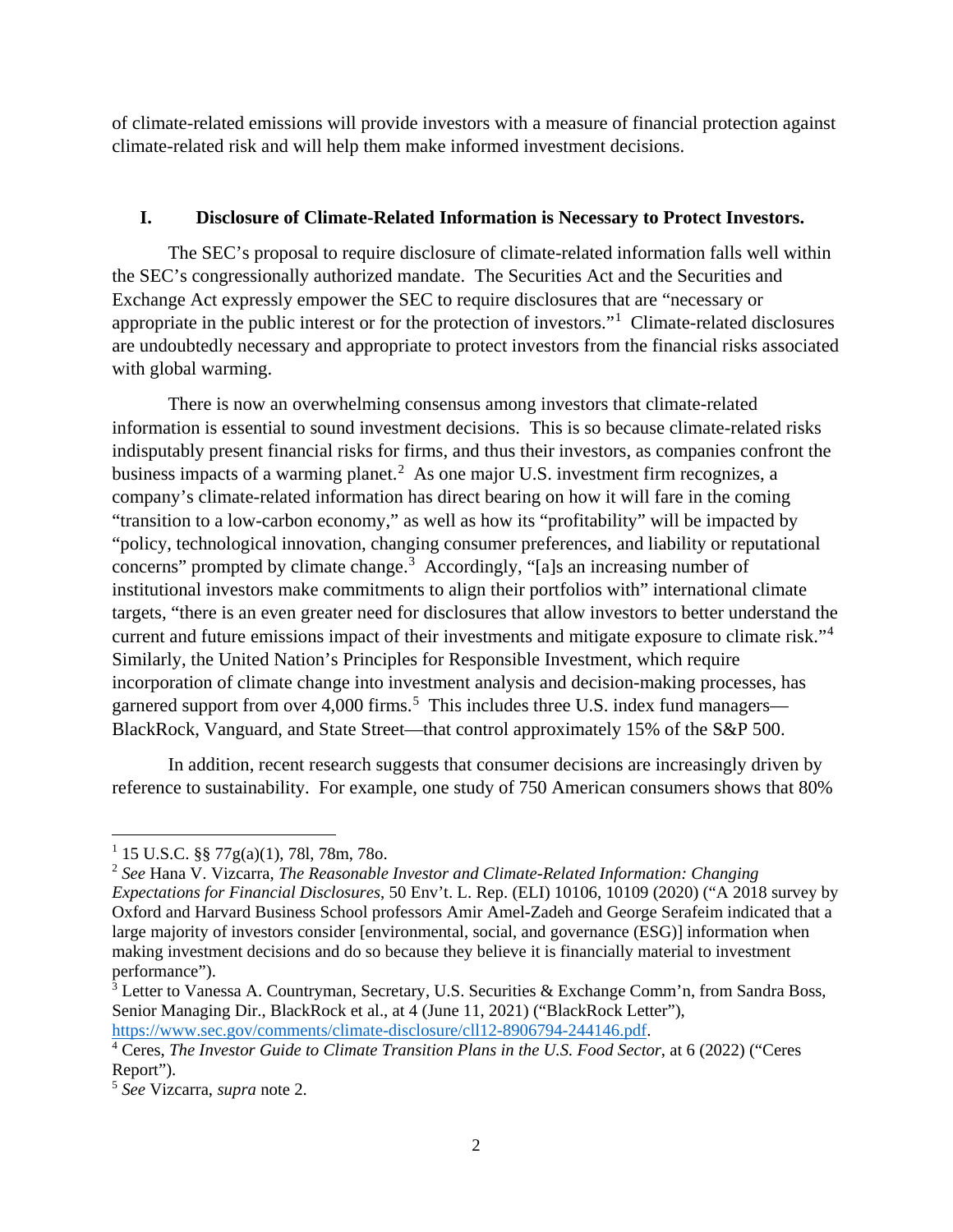of those surveyed considered "sustainability [to be] an important factor when deciding what food and beverage to purchase from grocery stores."[6](#page-2-0) Another study by the United States Department of Agriculture found that consumers are heavily influenced by sustainability claims on products, and that many are willing to pay a premium for goods produced sustainably.<sup>[7](#page-2-1)</sup> Consumer preferences can drive company profitability, and thus have a direct impact on investor interest.[8](#page-2-2)

Notwithstanding the national and international consensus on the critical need for climate disclosure information for investors to understand their financial risk, investors need SEC regulation to better protect their financial interests. This is so for at least three reasons.

*First*, recent studies suggest that investors are highly skeptical of the veracity of firms' voluntarily reported claims. For example, a 2021 survey of 700 institutional investors found that 86% of U.S. investors "believe that companies frequently overstate or exaggerate their ESG [Environmental, Sustainability, and Governance] progress when disclosing results," and that [9](#page-2-3)2% are "concerned companies are not effectively executing" their "net zero" targets. $9$ Unsurprisingly, given this skepticism of self-reported information, Americans for Financial Reform Education Fund and Public Citizen reported that investor trust in climate disclosures will improve dramatically if those disclosures are made pursuant to mandatory, agency-enforced requirements.<sup>[10](#page-2-4)</sup> Thus, in the absence of regulation, investor skepticism of voluntarily provided climate-related claims will continue to cause friction in the securities market.

*Second*, even if investors trust voluntarily reported information, the current lack of uniform reporting standards hinders investors' ability to access "comparable and consistent information to assess [] long-term transition plans and near-term actions to mitigate sustainability risks, and to ultimately make better informed asset allocation decisions."[11](#page-2-5) Because "[c]omparisons of financial information among peer firms, also known as cross section analysis,

<span id="page-2-0"></span><sup>6</sup> *See* Sam Danley, *Consumer Interest in Sustainability is Still Growing*, Food Business News (Feb. 19, 2021), [https://www.foodbusinessnews.net/articles/17988-consumer-interest-in-sustainability-is-still](https://www.foodbusinessnews.net/articles/17988-consumer-interest-in-sustainability-is-still-growing)[growing.](https://www.foodbusinessnews.net/articles/17988-consumer-interest-in-sustainability-is-still-growing)

<span id="page-2-1"></span><sup>7</sup> *See* Elizabeth Gardner, *Policy Opinions Revealed in Consumer Food Insights Report*, Purdue Univ. College of Agric. (Mar. 13, 2022), [https://ag.purdue.edu/stories/policy-opinions-revealed-in-consumer](https://ag.purdue.edu/stories/policy-opinions-revealed-in-consumer-food-insights-report/)[food-insights-report/.](https://ag.purdue.edu/stories/policy-opinions-revealed-in-consumer-food-insights-report/)

<span id="page-2-2"></span><sup>8</sup> *See* Todd S. Aagaard, *Using Non-Environmental Law to Accomplish Environmental Objectives*, 30 J. Land Use  $\&$  Env't L, 35, 43 (2014) ("A company that develops a negative reputation for its environmental practices may suffer decreased demand for its products or services. Accordingly, information about such exogenous trends would be relevant to the company's present and future financial performance and therefore material [to investors].").

<span id="page-2-3"></span><sup>&</sup>lt;sup>9</sup> See Edelman, *EdelmanTrust Barometer 2021: Institutional Investor Trust Report* (2021), [https://www.edelman.com/trust/2021-trust-barometer/investor-trust;](https://www.edelman.com/trust/2021-trust-barometer/investor-trust) *cf.* Paula J. Dalley, *The Use and Misuse of Disclosure As A Regulatory System*, 34 Fla. State Univ. L. Rev. 1089, 1094 (2007) (noting that one purpose of securities disclosure requirements is "remedying information asymmetries that exist[] between investors, on the one hand, and issuers and promoters of securities").

<span id="page-2-4"></span><sup>10</sup> *See* Pub. Citizen, *Survey Reveals Retail Investors Want SEC to Require Climate Disclosure* (Apr. 29, 2022), [https://www.citizen.org/news/survey-reveals-retail-investors-want-sec-to-require-climate](https://www.citizen.org/news/survey-reveals-retail-investors-want-sec-to-require-climate-disclosure/)[disclosure/.](https://www.citizen.org/news/survey-reveals-retail-investors-want-sec-to-require-climate-disclosure/)

<span id="page-2-5"></span> $\overline{^{11}$  BlackRock Letter at 3.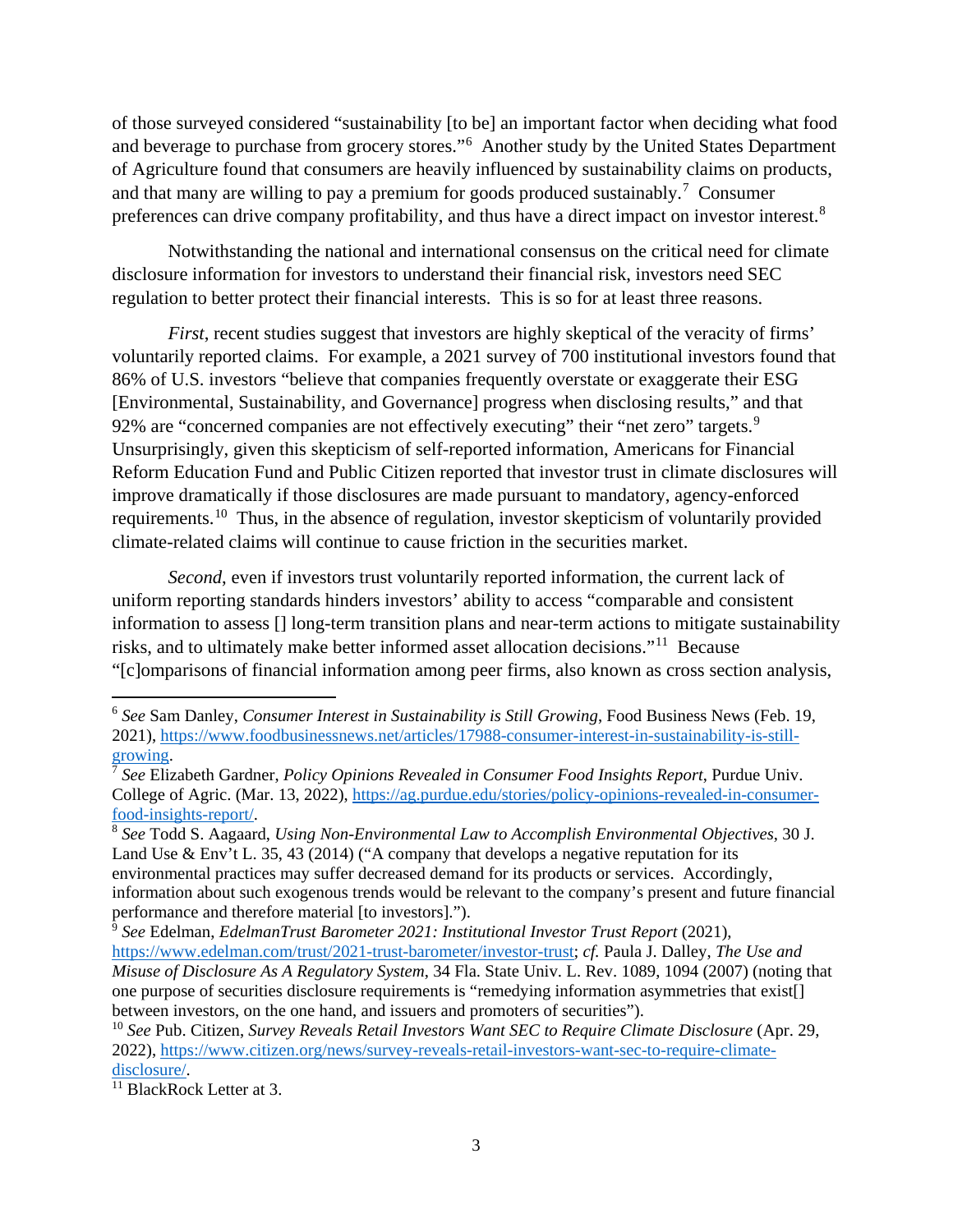lie at the core of all securities analyses, and are vital to the efficiency of capital markets,"<sup>[12](#page-3-0)</sup> uniform mandatory climate-related disclosure requirements will plainly further the SEC's mission of "promot[ing] efficiency, competition, and capital formation."<sup>[13](#page-3-1)</sup>

*Third*, for some industries—such as agriculture—there is little transparency into the industries' true climate impact and thus into the true climate-related financial risk associated with investments in those industries. This is especially so where there is a long and complicated supply chain, and where the upstream and downstream emissions are the primary source of an industry's climate footprint. Requiring disclosure of GHG emissions—including scope 3 emissions—will therefore help provide critical information that investors can use to assess the climate-related financial risk associated with an investment in a particular industry.

Accordingly, SEC's Proposed Rule is necessary to ensure the veracity of the climaterelated information firms disclose, to reduce investors' transaction costs necessary to allow for comparisons of this crucial information, and to provide information necessary to evaluate climate-related financial risk. These mandatory disclosures will enable investors to more efficiently reach sound investment decisions in the wake of disruptive climate-related events and policy interventions.

#### **II. Climate Change Poses Significant Financial Risks to the Agriculture Industry.**

Within the agriculture sector, financial risk and climate risk are inextricably intertwined. Climate change will continue to alter patterns of temperature and precipitation, the frequency and severity of storms, floods, droughts, wildfires, and other extreme weather events, and increase risks of pest and disease outbreaks.<sup>[14](#page-3-2)</sup> Each of these compounding impacts poses an ongoing threat to agriculture. Many of these impacts—including increased pest, weed, and disease outbreaks, intense and variable weather events, and shifts in plant and animal migrations and ranges—are already underway and are expected to worsen.<sup>[15](#page-3-3)</sup>

As a result of these impacts, climate change directly threatens crop productivity, with projections suggesting that it could reduce global crop production by 9% in the 2030s and by

<span id="page-3-0"></span><sup>12</sup> Sharon Hannes, *Comparisons Among Firms: (When) Do They Justify Mandatory Disclosure?*, 29 J. Corp. L. 699, 702 (2004)

<span id="page-3-1"></span><sup>13</sup> 15 U.S.C. §§ 77b(b), 78c(f).

<span id="page-3-2"></span><sup>14</sup> *See* Intergovernmental Panel on Climate Change (IPCC), *Climate Change 2013: The Physical Science Basis*, Contribution of Working Group I to the Fifth Assessment Report of the Intergovernmental Panel on Climate Change (2013), [https://www.ipcc.ch/site/assets/uploads/2018/02/WG1AR5\\_all\\_final.pdf;](https://www.ipcc.ch/site/assets/uploads/2018/02/WG1AR5_all_final.pdf) *see also* IPCC, *Climate Change 2014: Impacts, Adaptation and Vulnerability. Part A: Global and Sectoral Aspects*, Contribution of Working Group II to the Fifth Assessment Report of the Intergovernmental Panel on Climate Change (2014), [https://www.ipcc.ch/site/assets/uploads/2018/02/WGIIAR5-](https://www.ipcc.ch/site/assets/uploads/2018/02/WGIIAR5-PartA_FINAL.pdf) [PartA\\_FINAL.pdf.](https://www.ipcc.ch/site/assets/uploads/2018/02/WGIIAR5-PartA_FINAL.pdf)

<span id="page-3-3"></span><sup>&</sup>lt;sup>15</sup> See Peter Backlund et al., U.S. Climate Change Sci. Program & the Subcomm. on Global Change Rsch., *The Effects of Climate Change on Agriculture, Land Resources, Water Resources, and Biodiversity in the United States* (2008), [https://www.usda.gov/sites/default/files/documents/CCSPFinalReport.pdf.](https://www.usda.gov/sites/default/files/documents/CCSPFinalReport.pdf)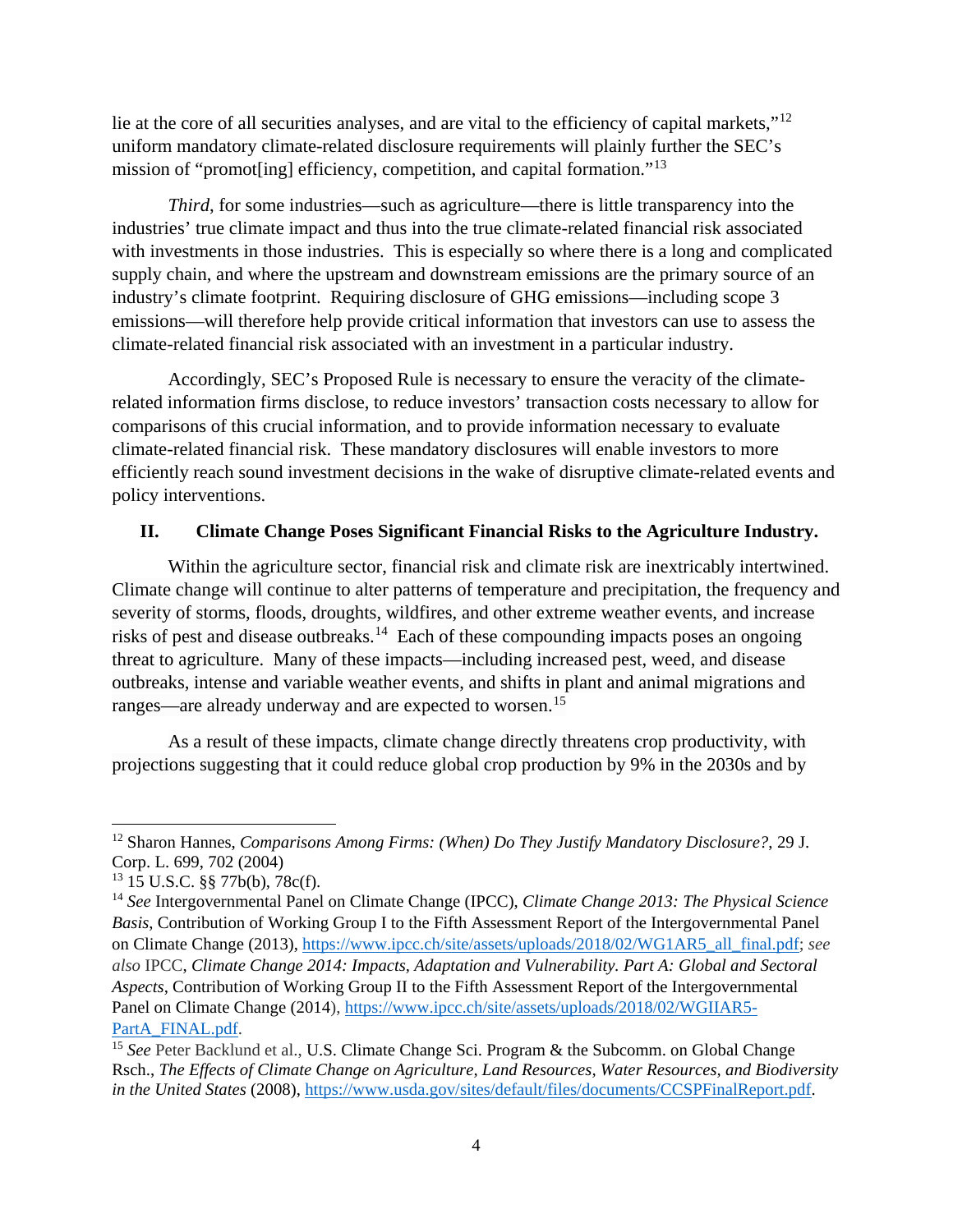23% in the 2050s.[16](#page-4-0) Higher temperatures are associated with declines in crop yields for many crops,[17](#page-4-1) and increasingly frequent floods and droughts are predicted to result in additional crop damage and risks to livestock, including increased mortality at feedlots. Among other climaterelated challenges, heat stress negatively affects livestock health, including cows' ability to gain weight, and it increases their susceptibility to disease. These impacts translate into reductions in livestock productivity and declines in feed efficiency and pose serious concerns for animal welfare.[18](#page-4-2)

In addition to threatening crop and livestock productivity overall, climate change poses a direct threat to essential natural functions underlying production, including soil health, pollinators, and water quantity and quality. Increases in extreme weather, fires, and warming all jeopardize soil health and accelerate losses of stored carbon and nutrients in soil. Shifts in temperature impact pollinator ranges, migrations, and the synchronization of biological events such as the timing of pollinator activities and crop emergence.<sup>[19](#page-4-3)</sup> Increasingly frequent droughts and extreme precipitation events threaten water quality and quantity. Furthermore, increases in disease and pest risks associated with climate change contribute to declines in pollinator health and abundance.

<span id="page-4-0"></span><sup>16</sup> *See* Mekbib G. Haile et al*., Impact of Climate Change, Weather Extremes, and Price Risk on Global Food Supply*, 1 Econ. Disasters & Climate Change 55 (2017).

<span id="page-4-1"></span><sup>17</sup> *See* A. J. Challinor et al., *A Meta-analysis of Crop Yield Under Climate Change and Adaptation*, 4 Nature Climate Change 287 (2014).

<span id="page-4-2"></span><sup>18</sup> *See* Umberto Bernabucci, *Climate Change: Impact on Livestock and How Can We Adapt*, 9 Animal Frontiers 3 (2019).

<span id="page-4-3"></span><sup>19</sup> *See* Adam J. Vanbergen & The Insect Pollinators Initiative, *Threats to an Ecosystem Service: Pressures on Pollinators*, 11 Frontiers Ecology & Env't 251 (2013).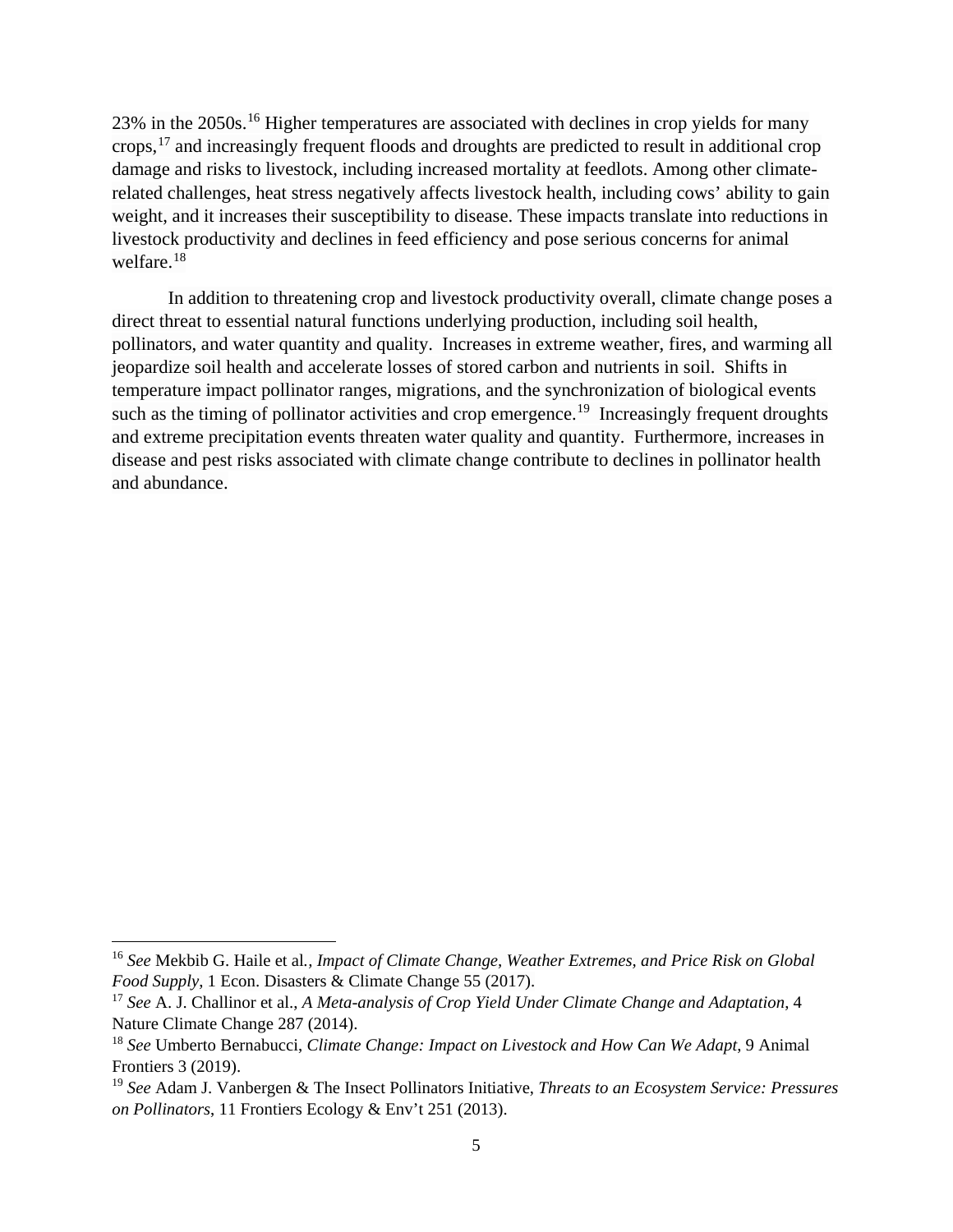

Climate change also poses a grave threat to the health and safety of farmworkers, who are often on the frontlines of experiencing the impacts of climate change on agriculture. The Centers for Disease Control and Prevention estimates that the number and rate of deaths among crop workers due to heat stress dramatically increased from 1992 to 2006, with hundreds of farmworkers dying from heat-related causes over the study period.<sup>[20](#page-5-0)</sup> Many more farmworkers experience health impacts from heat stress, including heat exhaustion, stroke, and other

<span id="page-5-0"></span><sup>20</sup> *See* Ctrs. for Disease Control & Prevention (CDC), *Heat-related Deaths among Crop Workers—United States, 1992—2006*, 57 Morbidity & Mortality Wkly. Rep. 649 (2008).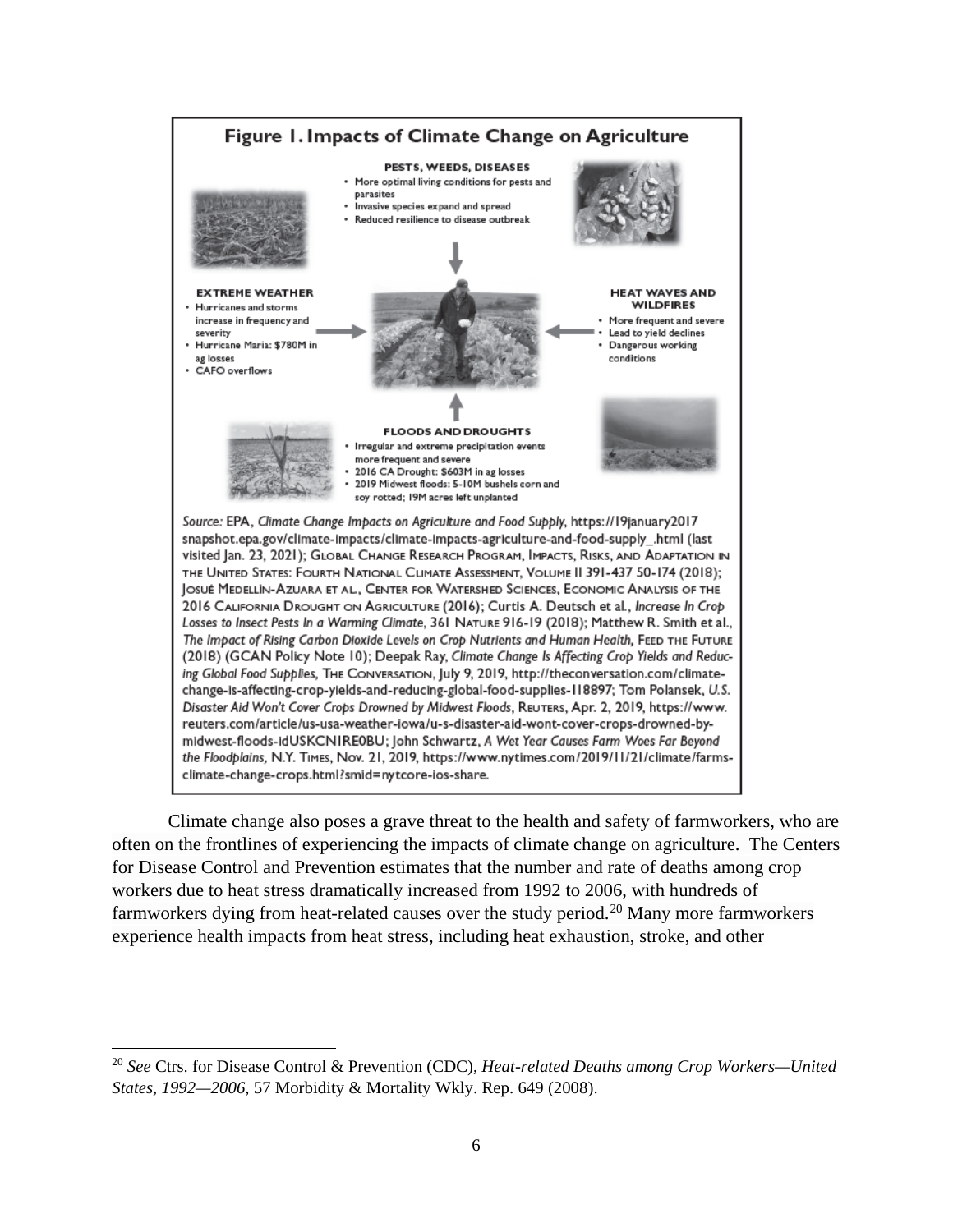illnesses.[21](#page-6-0) With projections of increased summer temperatures and heat waves, farmworkers are likely to experience more frequent heat stress with climate change.

For these reasons, in the agriculture sector, financial risk to investors flows directly from climate risk. Indeed, by imperiling crop production and farmworker health, and increasing animal mortality, climate change threatens the profitability of industries that rely on these inputs. Accordingly, sound investment decisions in the agriculture sector will depend on understanding firms' plans to remain viable in the face of multifaceted climate risks.

# **III. Agriculture's Climate Change Impact is Substantial and Misunderstood.**

Not only does climate significantly affect agriculture, but agriculture significantly affects climate as well. Agriculture's climate footprint is vast. The United States Environmental Protection Agency ("EPA") estimates that U.S. agricultural activities—including crop and livestock production—totaled about 594.7 million metric tons of carbon dioxide equivalent in 2020 accounting for approximately 10% of all U.S. GHG emissions.<sup>[22](#page-6-1)</sup> These emissions consist largely of nitrous oxide from soil and methane from livestock and manure.<sup>[23](#page-6-2)</sup> Agriculture is responsible for approximately 80% of U.S. nitrous oxide emissions and nearly 40% of U.S. methane emissions<sup>24</sup>—more U.S. methane emissions than the entire oil and gas sector's production emissions or any other sector.[25](#page-6-4)

# **A. Industrial Animal Agriculture's Climate Impact.**

According to EPA, industrial animal agriculture is the country's largest source of anthropogenic methane emissions.<sup>[26](#page-6-5)</sup> These emissions are primarily caused by enteric fermentation, a process by which ruminants (largely cows and sheep) release methane into the atmosphere through belches and exhalation. They also result from manure management. Animal feeding operations (where tens of thousands of livestock or millions of birds are kept in confined facilities with feed brought in) generate gargantuan amounts of livestock waste; for example, pork production facilities in Iowa alone generate "a volume of waste equivalent to nearly 84 million people, more than the population of California, Texas, and Illinois

<span id="page-6-1"></span><sup>22</sup> See EPA, *Inventory of U.S. Greenhouse Gas Emissions and Sinks 1990-2020*, at 5-1 (2022), [https://www.epa.gov/system/files/documents/2022-04/us-ghg-inventory-2022-main-text.pdf;](https://www.epa.gov/system/files/documents/2022-04/us-ghg-inventory-2022-main-text.pdf) *see also* EPA, *Inventory of U.S. Greenhouse Gas Emissions and Sinks 1990-2019 (2021)*,

<span id="page-6-0"></span><sup>21</sup> *See* Pamela Rao, *Heat Related Illnesses: An Occupational Health Concern for Farmworkers*, Farmworker Just. & Migrant Clinicians Network (2007),

[https://www.migrantclinician.org/files/resourcebox/heat\\_monograph.pdf.](https://www.migrantclinician.org/files/resourcebox/heat_monograph.pdf)

[https://www.epa.gov/sites/production/files/2021-04/documents/us-ghg-inventory-2021-main-text.pdf.](https://www.epa.gov/sites/production/files/2021-04/documents/us-ghg-inventory-2021-main-text.pdf)

<span id="page-6-2"></span><sup>&</sup>lt;sup>23</sup> Additional sources of agriculture-related emissions come from on-farm energy and electricity use, the manufacturing of farm inputs like fertilizer and pesticides, and the annual flux of land that is converted to farm land from grassland, forests, and wetlands.

<span id="page-6-3"></span><sup>24</sup> *See Overview of Greenhouse Gases*, EPA, [https://www.epa.gov/ghgemissions/overview-greenhouse-](https://www.epa.gov/ghgemissions/overview-greenhouse-gases) $\frac{\text{gases}}{25}$ *Id.* 

<span id="page-6-5"></span><span id="page-6-4"></span><sup>26</sup> *See* EPA, *supra* note 22.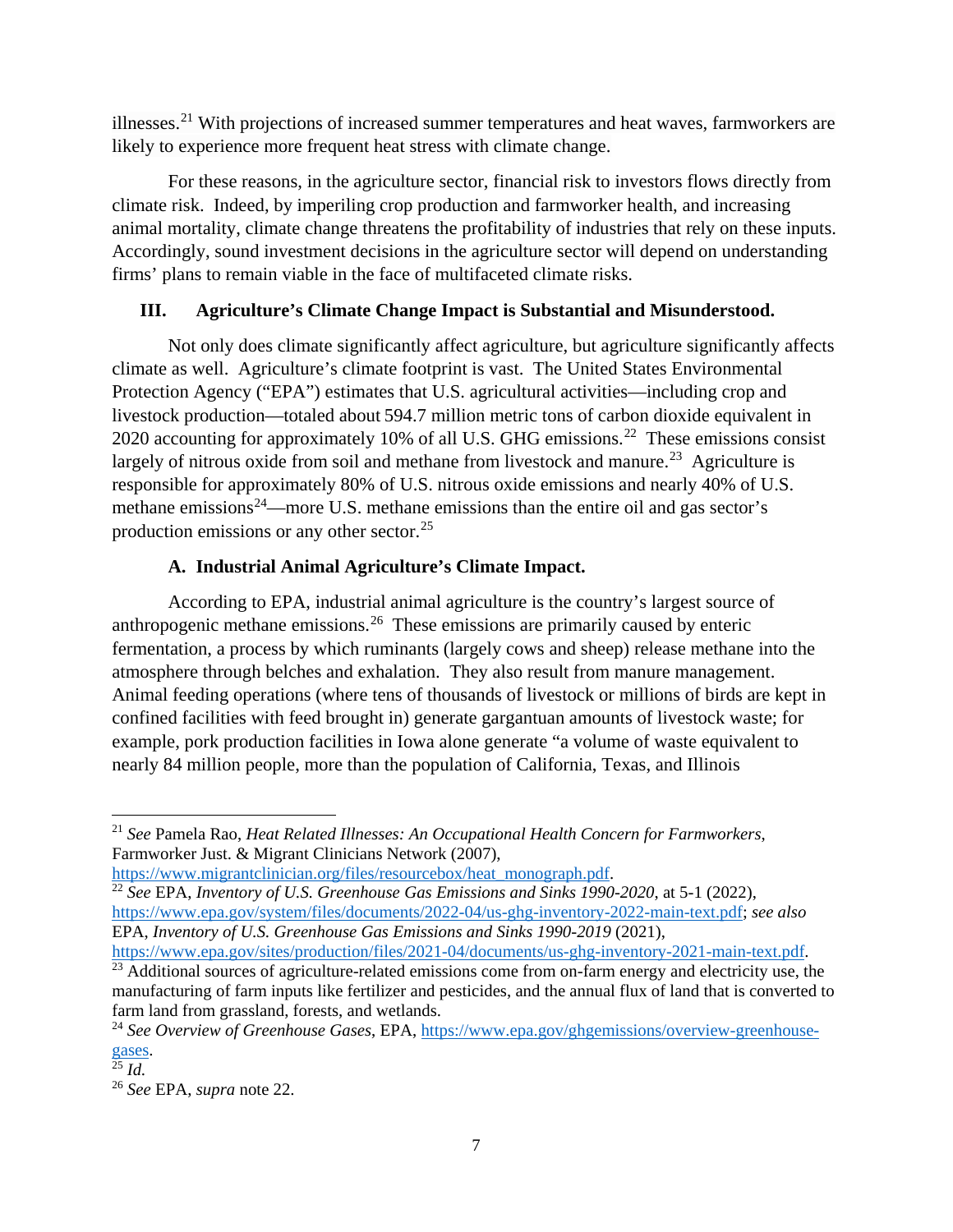combined."[27](#page-7-0) To manage this tremendous amount of waste, industrial livestock facilities generally store often large quantities of liquified manure in vast ponds known as "lagoons," where the anaerobic conditions accelerate methane emissions. This liquified manure is then applied as fertilizer to nearby fields, often in quantities far greater than is necessary to adequately fertilize crops and beyond what the crops can take in, thus leading to a host of environmental concerns, including nitrous oxide emissions.

EPA has concluded that these two processes—enteric fermentation and manure management—account for 36% of all U.S. methane emissions.<sup>[28](#page-7-1)</sup> However, direct measurements of emissions from animal agriculture facilities indicate that actual emissions are up to nearly double EPA's model estimates.<sup>[29](#page-7-2)</sup> Even assuming that EPA's figures are correct, these emissions are especially concerning due to methane's outsize global warming potential. Indeed, methane traps heat at approximately 84-86 times the rate of carbon dioxide during the first 20 years after it is emitted.[30](#page-7-3) Accordingly, reducing methane emissions—which currently drive 25% of today's warming—will be key to slowing the rate of climate change.<sup>31</sup> For this reason, many researchers have concluded that reducing the climate impact from meat production will be essential to meeting global climate targets.<sup>[32](#page-7-5)</sup> Major change is necessary, because "business-as-usual agricultural growth is likely incompatible with limiting warming below  $1.5\degree$  C."<sup>[33](#page-7-6)</sup>

Industrial animal agriculture also produces enormous amounts of nitrous oxide, a greenhouse gas which has a warming potential that eclipses that of carbon dioxide by nearly 300 times.<sup>34</sup> Nitrous oxide emissions occur not from physical land-use change, but rather from use of nitrogen fertilizer on newly converted cropland.<sup>35</sup> Native grasslands naturally recycle soil nutrients without requiring additional nitrogen inputs. By contrast, large-scale monoculture row crops, of which over half are used for animal feeds or biofuels and not direct human consumption, require fertilizer to replenish soil nutrients that are removed during harvest, and to

<span id="page-7-0"></span><sup>27</sup> Charlie Mitchell & Austin Frerick, *The Hog Barons*, Vox (Apr. 19, 2021), [https://www.vox.com/the](https://www.vox.com/the-highlight/22344953/iowa-select-jeff-hansen-pork-farming)[highlight/22344953/iowa-select-jeff-hansen-pork-farming.](https://www.vox.com/the-highlight/22344953/iowa-select-jeff-hansen-pork-farming)

<span id="page-7-1"></span><sup>28</sup> *See* EPA, *supra* note 22.

<span id="page-7-2"></span><sup>29</sup> *See* Matthew N. Hayek & Scot M. Miller, *Underestimates of Methane from Intensively Raised Animals Could Undermine Goals of Sustainable Development*, 16 Env't Rsch. Letters 063006 (2021) (comparing atmospheric measurements taken above and downwind from animal production regions to standard EPA models and finding that the measurements showed animal methane emissions were 39%–90% higher than model estimates)

<span id="page-7-3"></span><sup>30</sup> *See* Alexander J. Severinsky & Allen L. Sessoms, *Methane versus Carbon Dioxide: Mitigation Prospects*, 15 Int'l J. Env't & Ecological Eng'g 214, 215 (2021).

<span id="page-7-4"></span><sup>31</sup> *See* Env't Def. Fund, *Methane: A Crucial Opportunity in the Climate Fight*,

<span id="page-7-5"></span><https://www.edf.org/climate/methane-crucial-opportunity-climate-fight> (last visited Oct. 1, 2021). <sup>32</sup> *See* Marco Springmann et al., *Options for Keeping the Food System Within Environmental Limits*, 562 Nature 519, 521 (2018).

<span id="page-7-6"></span><sup>33</sup> Matthew N. Hayek & Scot M. Miller, *supra* note 29 at 1.

<span id="page-7-7"></span><sup>34</sup> *See* Susan Solomon et al., *Climate Change 2007: The Physical Science Basis. Contribution of Working Group I to the Fourth Assessment Report of the Intergovernmental Panel on Climate Change* (2007).

<span id="page-7-8"></span><sup>35</sup> *See* Paul J. Crutzen et al., *N2O Release from Agro-biofuel Production Negates Global Warming* 

*Reduction by Replacing Fossil Fuels,* 8 Atmospheric Chemistry & Physics Discussions 389 (2007).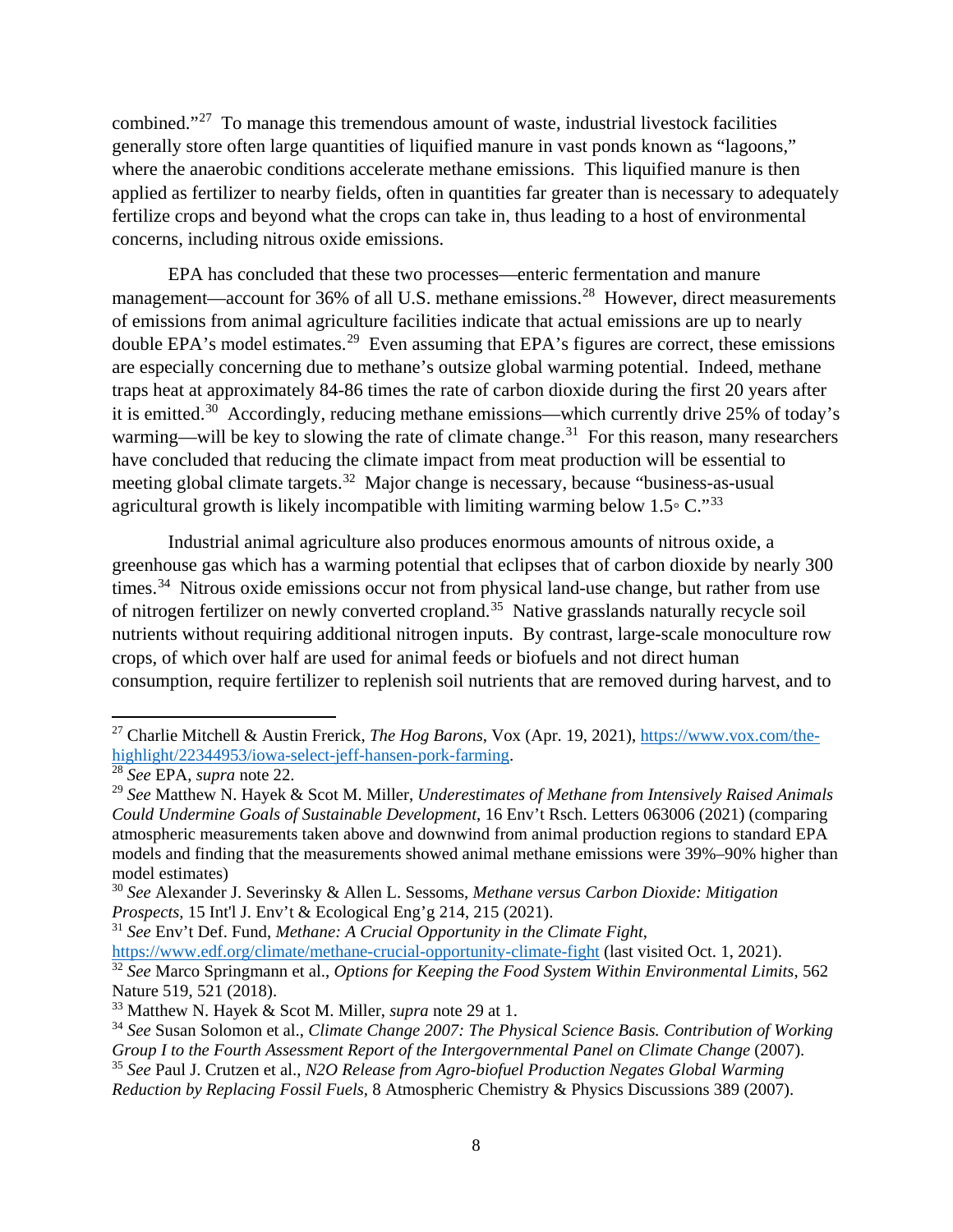maintain productive yields. However, the crop only takes up about 40-50% of the nitrogen fertilizer applied to soil.<sup>36</sup> The remaining 50-60% of nitrogen fertilizer remains in the soil, where it either runs off with surface water or leaches into ground water, or is converted by soil bacteria into nitrous oxide, which is then emitted into the atmosphere.<sup>37</sup> Nitrous oxide gas may also be emitted indirectly when excess nitrogen from fertilizer is lost to the environment via run-off or leaching, and is later converted to nitrous oxide.<sup>[38](#page-8-2)</sup>

Manure from livestock facilities also emits substantial quantities of nitrous oxide, both when it is stored and handled in industrial facilities and when it is spread on fields as fertilizer beyond agronomic rates (the amount of fertilizer the plants need and will take up), which is often the case.<sup>39</sup> In total, agriculture is the country's largest source of nitrous oxide emissions, contributing at least 75% of all U.S. nitrous oxide emissions.[40](#page-8-4)

In addition to these harmful emissions, animal agriculture monopolizes tremendous quantities of land that would otherwise sequester and store carbon. Grazing and crop production for animal feed accounts for approximately 41% of land use in the contiguous United States over *one billion* acres.<sup>[41](#page-8-5)</sup> And this land use continues to rise: according to the poultry industry,

<span id="page-8-0"></span><sup>36</sup> See United Nations Environment Programme ("UNEP"), *Drawing Down N2O to Protect Climate and the Ozone Layer: A UNEP Synthesis Report* (2013), [https://wedocs.unep.org/bitstream/handle/20.500.11](https://wedocs.unep.org/bitstream/handle/20.500.11822/8489/-%C2%A0Drawing%20down%20N2O%20to%20protect%20climate%20and%20the%20ozone%20layer_%20a%20UNEP%20synthesis%20report-%C2%A02013UNEPN2Oreport.pdf?amp%3BisAllowed=&sequence=3)  [822/8489/-Drawing%20down%20N2O%20to%20protect%20climate%20and%20the%20ozone%20l](https://wedocs.unep.org/bitstream/handle/20.500.11822/8489/-%C2%A0Drawing%20down%20N2O%20to%20protect%20climate%20and%20the%20ozone%20layer_%20a%20UNEP%20synthesis%20report-%C2%A02013UNEPN2Oreport.pdf?amp%3BisAllowed=&sequence=3) ayer\_%20a%20UNEP%20synthesis%20report- [2013UNEPN2Oreport.pdf?amp%3BisAllowed=&](https://wedocs.unep.org/bitstream/handle/20.500.11822/8489/-%C2%A0Drawing%20down%20N2O%20to%20protect%20climate%20and%20the%20ozone%20layer_%20a%20UNEP%20synthesis%20report-%C2%A02013UNEPN2Oreport.pdf?amp%3BisAllowed=&sequence=3) [sequence=3;](https://wedocs.unep.org/bitstream/handle/20.500.11822/8489/-%C2%A0Drawing%20down%20N2O%20to%20protect%20climate%20and%20the%20ozone%20layer_%20a%20UNEP%20synthesis%20report-%C2%A02013UNEPN2Oreport.pdf?amp%3BisAllowed=&sequence=3) *see also* Kenneth G. Cassman et al., Agroecosystems, Nitrogen use, Efficiency, and, Nitrogen Management, 31 AMBIO: J. Human Env't 132, 133 (2002),

[http://digitalcommons.unl.edu/cgi/viewcontent.cgi?article=1356&context=agronomyfacpub;](http://digitalcommons.unl.edu/cgi/viewcontent.cgi?article=1356&context=agronomyfacpub) Vaclav Smil, *Nitrogen in Crop Production: An Account of Global lows*, 13 Global Biogeochemical Cycles 647, 653 (1999), [http://vaclavsmil.com/uploads/smil-](http://vaclavsmil.com/uploads/smil-%20article-%20global-%20biogeochemical-%20cycles.1999.pdf) article- global- biogeochemical- cycles.1999.pdf; James N. Galloway & Ellis B. Cowling, *Reactive Nitrogen and the World: 200 Years of Change*, 31 AMBIO: J. Human Env't 64, 65–66 (2002).

<span id="page-8-1"></span> $37$  If the soil contains ample oxygen content, nitrous oxide is generated as a byproduct when soil bacteria transform inorganic ammonium to nitrate (*nitrification*). If oxygen levels in the soil are too low, soil bacteria convert nitrate to dinitrogen (N2), releasing nitrous oxide gas in the process (*denitrification*).

<span id="page-8-2"></span><sup>&</sup>lt;sup>38</sup> Nitrogen from fertilizer not only impacts climate, but it also harms the environment. For example, runoff fertilizer in the form nitrate (NO3-) pollutes water supplies and leads to eutrophication, the process by which excessive nutrients in a body of water cause dense growth of plant life and death of animal life due to a lack of oxygen.

<span id="page-8-3"></span><sup>39</sup> *See* EPA, *supra* note 22; *see also* Ben Lilliston, *Latest Agriculture Emissions Data Show Rise of Factory Farms*, Inst. Agric. & Trade Pol'y (Mar. 26, 2019), [https://www.iatp.org/blog/201904/latest](https://www.iatp.org/blog/201904/latest-agriculture-emissions-data-show-rise-factory-farms)[agriculture-emissions-data-show-rise-factory-farms.](https://www.iatp.org/blog/201904/latest-agriculture-emissions-data-show-rise-factory-farms)

<span id="page-8-4"></span><sup>40</sup> EPA, *supra* note 22.

<span id="page-8-5"></span><sup>41</sup> *See* Peter H. Lehner & Nathan A. Rosenberg, *Farming for our Future: The Science, Law, and Policy of Climate-Neutral Agriculture,* at 38 (2021); *see also* Daniel P. Bigelow & Allison Borchers, U.S. Dep't of Agric., *Major Uses of Land in the United States, 2012*, at 4, tbl.1 (2017), [https://www.ers.usda.gov/webdo](https://www.ers.usda.gov/webdocs/publications/84880/eib-178.pdf?v#:%7E:text=Major%20land%20uses%20in%202012,14%20percent)%2C%20miscellaneous%20uses%20) [cs/publications/84880/eib-178.pdf?v#:~:text=Major%20land%20uses%20in%202012,14%20percent\)](https://www.ers.usda.gov/webdocs/publications/84880/eib-178.pdf?v#:%7E:text=Major%20land%20uses%20in%202012,14%20percent)%2C%20miscellaneous%20uses%20) [%2C%20miscellaneous%20uses%20.](https://www.ers.usda.gov/webdocs/publications/84880/eib-178.pdf?v#:%7E:text=Major%20land%20uses%20in%202012,14%20percent)%2C%20miscellaneous%20uses%20)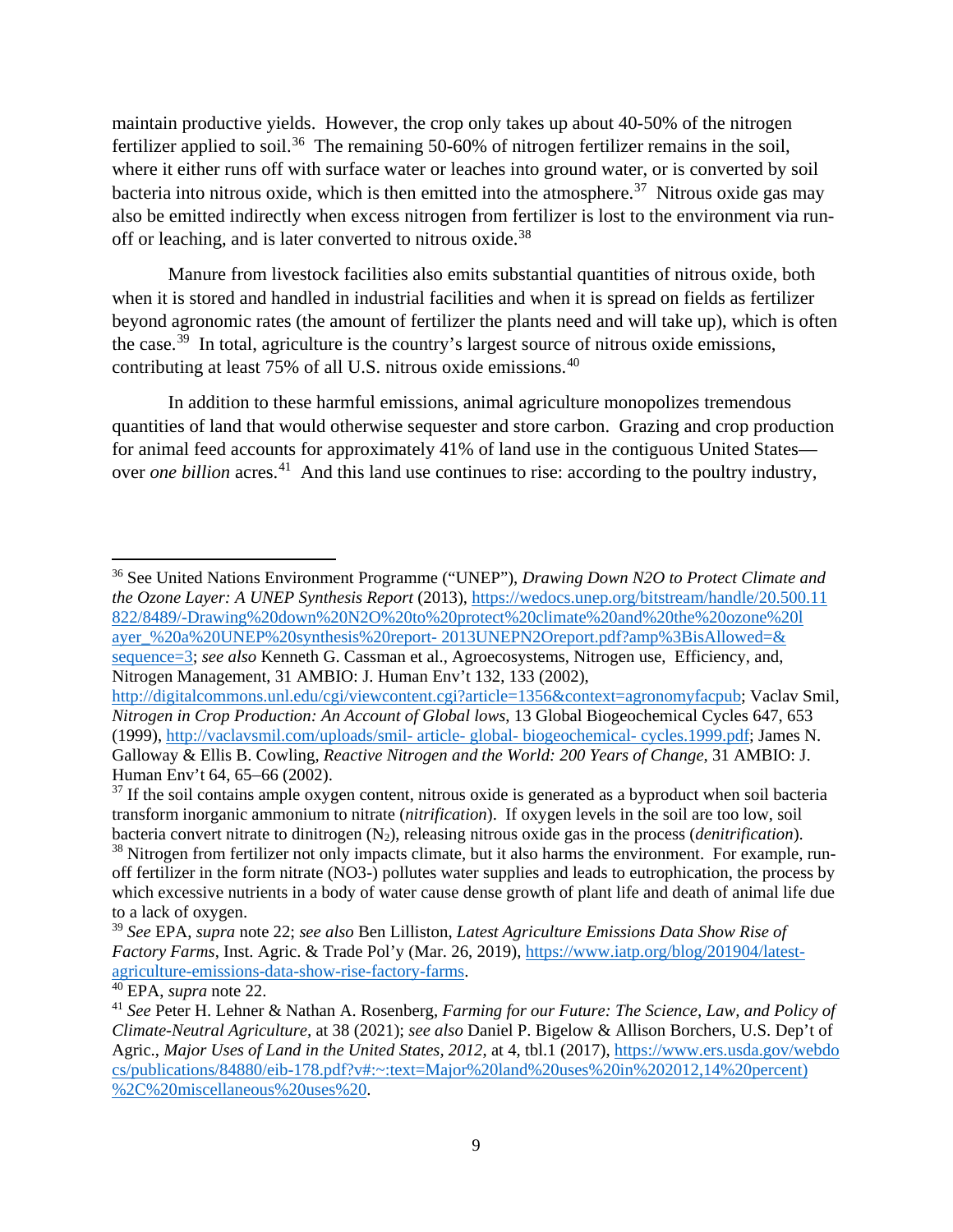land use for poultry production in the United States rose  $5.4\%$  over the last decade.<sup>[42](#page-9-0)</sup> This conversion results in substantial carbon emissions: The conversion of nonagricultural land to croplands in 2019 released 54 million metric tons of carbon dioxide equivalent, making it the second largest anthropogenic land use change emissions flux in EPA's greenhouse gas inventory.[43](#page-9-1) This is equivalent to annual emissions from 12 million cars on the road*.* [44](#page-9-2)



Moreover, agriculture's increasing land use comes at a growing lost opportunity to use the land currently used for animal agriculture (including feed) for ecological restoration or in other ways that sequester and store carbon instead.<sup>45</sup> Soil stores large quantities of carbon, which it retains as long as the carbon is not exposed to oxygen. Globally, soil and plant biomass can store 3.3 times more carbon than the atmosphere.<sup>[46](#page-9-4)</sup> When grassland and pastures are cleared and tilled, oxygen in the air combines with the carbon in the soil (a process called "oxidation"), and carbon dioxide is released.<sup>[47](#page-9-5)</sup> According to researchers, "the cumulative potential of carbon

<span id="page-9-0"></span><sup>42</sup> *See* Nat'l Chicken Council, *2020 U.S. Broiler Chicken Industry Sustainability Report*, at 20 (2021), [https://www.nationalchickencouncil.org/wp-content/uploads/2021/09/NCC\\_2020\\_Broiler-Chicken-](https://www.nationalchickencouncil.org/wp-content/uploads/2021/09/NCC_2020_Broiler-Chicken-Industry-Sustainability-Report.pdf)[Industry-Sustainability-Report.pdf.](https://www.nationalchickencouncil.org/wp-content/uploads/2021/09/NCC_2020_Broiler-Chicken-Industry-Sustainability-Report.pdf)

<span id="page-9-1"></span><sup>43</sup> EPA, *supra* note 22 at 6-3.

<span id="page-9-2"></span><sup>44</sup> *See Greenhouse Gas Equivalencies Calculator,* EPA (2018), [https://www.epa.gov/energy/greenhouse](https://www.epa.gov/energy/greenhouse-gas-equivalencies-calculator)[gas-equivalencies-calculator](https://www.epa.gov/energy/greenhouse-gas-equivalencies-calculator) (last visited Sept. 26, 2018).

<span id="page-9-3"></span><sup>45</sup> *See* Matthew Hayek et al., *The Carbon Opportunity Cost of Animal-Sourced Food Production on Land*, 4 Nature Sustainability 21 (2021).

<span id="page-9-4"></span><sup>46</sup> *See* R. Lal, *Soil Carbon Sequestration Impacts on Global Climate Change and Food Security,* 304 Sci. 1623 (2004), [http://sites.unice.fr/coquillard/UE36/Science%20-%20R%20Lal%202004.pdf.](http://sites.unice.fr/coquillard/UE36/Science%20-%20R%20Lal%202004.pdf)

<span id="page-9-5"></span><sup>47</sup> *See* A. Edward Johnston et al., *Chapter 1 Soil Organic Matter: Its Importance in Sustainable Agriculture and Carbon Dioxide Fluxes*, 101 Advances in Agronomy 1 (2009); *see also* Tristram O. West et al., *Carbon Management Response Curves: Estimates of Temporal Soil Carbon Dynamics*, 33 Env't Mgmt. 507*–*518 (2004).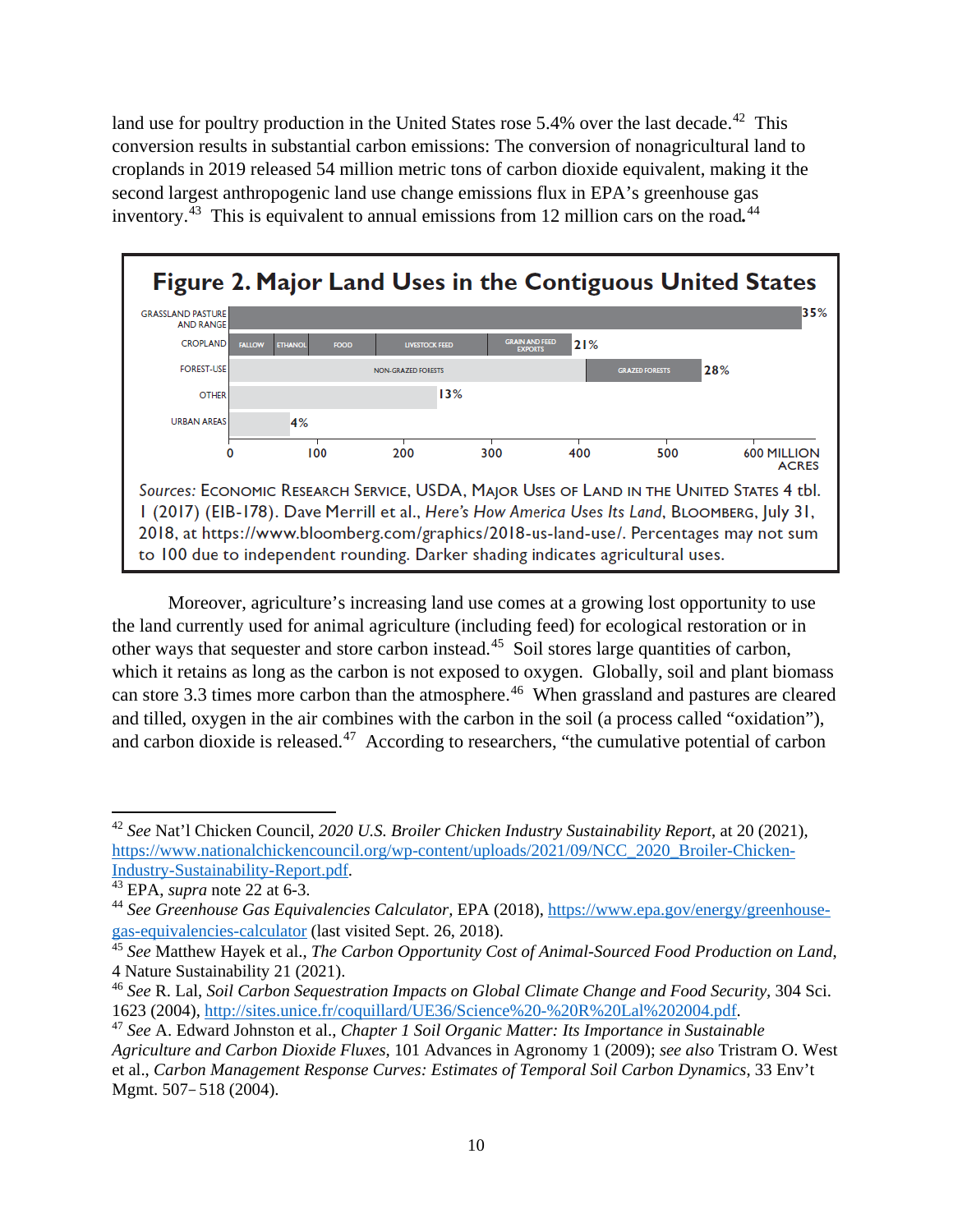dioxide removal on land currently occupied by animal agriculture is comparable in order of magnitude to the past decade of global fossil fuel emissions."[48](#page-10-0)

Animal agriculture's tremendous land use is also a global driver of deforestation.<sup>[49](#page-10-1)</sup> In fact, according to the Food and Agriculture Organization of the United Nations, "[i]n South America, almost three quarters of deforestation is due to livestock grazing."[50](#page-10-2) Moreover, American firms are largely driving this crisis, as a recent expose in the Washington Post uncovered.<sup>51</sup>

Given the tremendous impact animal agriculture has on climate change, numerous scientific studies confirm that shifts in agricultural practices are critical for achieving international climate targets.<sup>[52](#page-10-4)</sup> Recognizing this consensus, the United Nation's Intergovernmental Panel on Climate Change recently reiterated that meeting climate targets will "require[] change at all stages [of the food system] from producer to consumer," and emphasized that climate change mitigation depends on "a shift to diets with a higher share of plant protein"

<span id="page-10-0"></span><sup>48</sup> *See* Hayek et al., *supra* note 45 (annualized, U.S. carbon opportunity cost of approximately 264 MMT shared through personal communication with author and supplementary materials); *see also*  Lehner & Rosenberg, *supra* note 41.

<span id="page-10-1"></span><sup>49</sup> *See, e.g.*, *What's Driving Deforestation?,* Union of Concerned Scientists (Feb. 8, 2016), <https://www.ucsusa.org/resources/whats-driving-deforestation> (noting that beef production is one of the four major contributors to global deforestation).

<span id="page-10-2"></span><sup>50</sup> Food & Agric. Organization of the U.N., *COP26: Agricultural Expansion Drives almost 90 Percent of Global Deforestation* (June 11, 2021), [https://www.fao.org/newsroom/detail/cop26-agricultural](https://www.fao.org/newsroom/detail/cop26-agricultural-expansion-drives-almost-90-percent-of-global-deforestation/en)[expansion-drives-almost-90-percent-of-global-deforestation/en.](https://www.fao.org/newsroom/detail/cop26-agricultural-expansion-drives-almost-90-percent-of-global-deforestation/en)

<span id="page-10-3"></span><sup>51</sup> *See* Terrence McCoy & Júlia Ledur, *Devouring the Rainforest*, Wash. Post (Apr. 29, 2022), <https://www.washingtonpost.com/world/interactive/2022/amazon-beef-deforestation-brazil/> ("Between

January 2018 and October 2020, records show, JBS factories [] made at least 1,673 cattle purchases from 114 ranchers who at the time owned at least one property cited for illegal deforestation. Several ranchers from whom JBS bought cattle were notorious — alleged by authorities to be among the Amazon's most destructive actors. The supply chain, the examination found, was infected with dozens of ranches where land had been deforested illegally. Satellite imagery showed that several of the operations had cattle on land where grazing was prohibited at the time — in what environmental regulators called a violation of Brazilian law.").<br><sup>52</sup> *See* Francesco Tubiello et al., *Greenhouse Gas Emissions from Food Systems: Building the Evidence* 

<span id="page-10-4"></span>*Base*, 16 Env't Rsch. Letters 065007 (2021) (food system emissions contribute a third of total global greenhouse gases and three quarters of these emissions were generated either within the farm gate or in pre- and post-production activities); *see also* Monica Crippa et al., *Food Systems Are Responsible for a Third of Global Anthropogenic GHG Emissions*, 2 Nature Food 198 (2021) (food system emissions amounted to 34% of total greenhouse gas emissions and agriculture and land use changes contributing 71% of that or 24% of total emissions); Cynthia Rosenzweig et al., *Climate Change Responses Benefit From a Global Food System Approach*, 1 Nature Food 94 (2020) (finding food system greenhouse gas emissions to contribute 21-37 percent of total emissions); J. Poore & T. Nemecek et al., *Reducing Food's Environmental Impacts through Producers and Consumers*, 360 Sci. 987 (2018) (based on over 1,500 studies, finding that "today's food supply chain creates—13.7 billion metric tons of carbon dioxide equivalents (CO2eq), 26% of anthropogenic GHG emissions").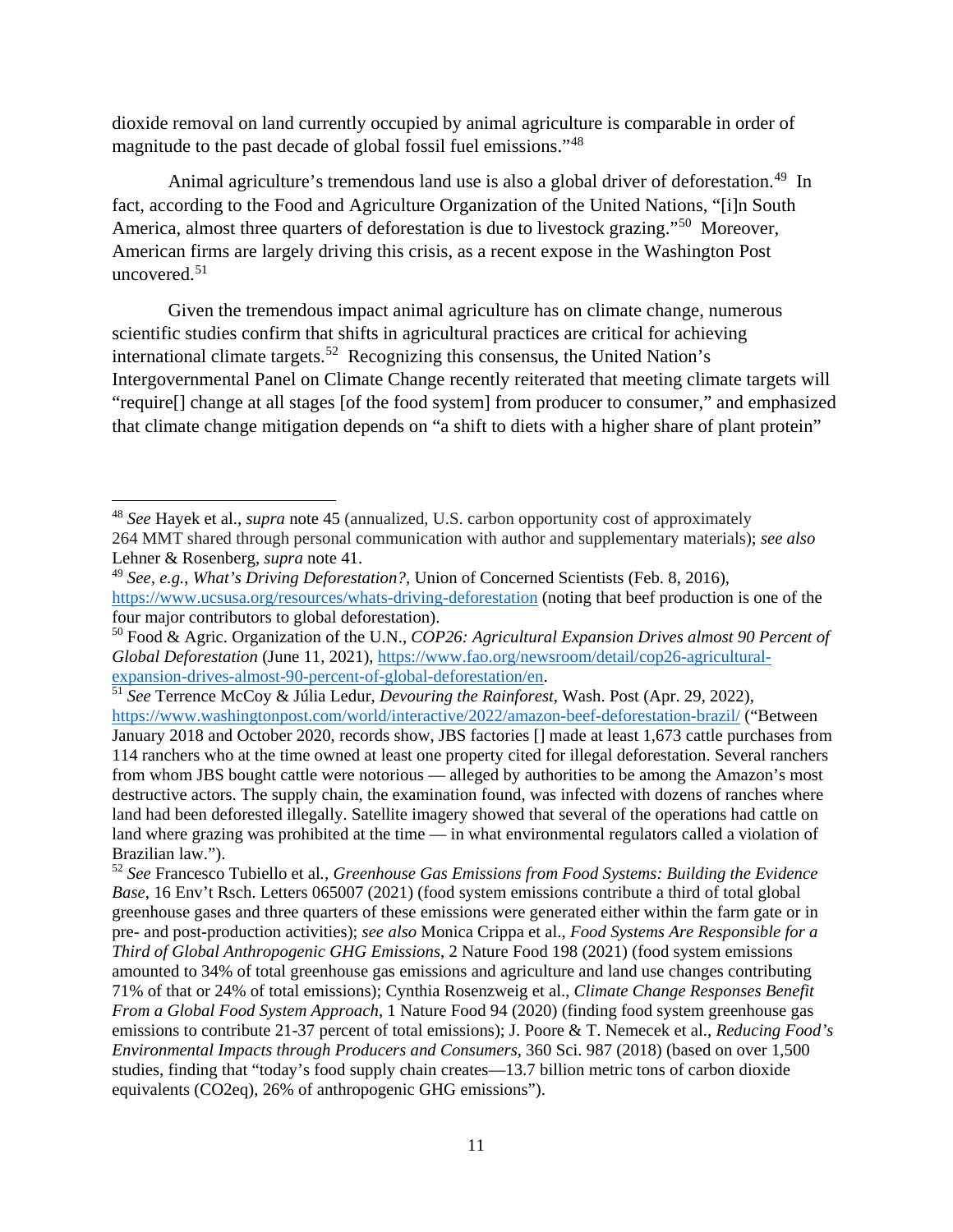and away from "animal-source foods," especially "ruminant meat" (given its "high[] GHG intensity").  $53$ 

### **B. Ethanol Production's Climate Impact.**

Within the agricultural sector, the biofuels industry is another significant contributor of GHG emissions, and another industry vulnerable to the impacts of climate change. Indeed, it has a tremendous carbon footprint associated with the cultivation of the crops used to produce the fuel, for example, corn for ethanol.

Ethanol accounts for the largest type of biofuel in the United States: in 2012, it accounted for 94 percent of all biofuel production. Ethanol production relies almost entirely on its upstream input, which it requires in tremendous quantities. Corn serves as the source for over 95 percent of all ethanol produced in the U.S. According to data from the U.S. Department of Agriculture, approximately 33 million acres of cropland in the U.S. are used to grow corn that is later converted to ethanol.<sup>54</sup> Much of this land was previously uncultivated and converted to cropland for the sole purpose of growing corn for ethanol. Thus, land use and corn cultivation are indispensable upstream sources for the ethanol industry.

According to recent research out of the University of Wisconsin-Madison, between 2008- 2016, the Renewable Fuel Standard (RFS) increased demand for ethanol production which in turn led to a significant increase in land conversion and fertilizer use for cultivating corn.<sup>[55](#page-11-2)</sup> Specifically, the demand for ethanol driven by the RFS led to the conversion of 26% more acres to cropland between 2008-2016 than would have occurred in the absence of the program.<sup>[56](#page-11-3)</sup> In addition, during this same time period, cropland abandonment (the amount of cropland returned to grass or natural cover) was 6% less than what would be expected without the RFS.<sup>57</sup> Collectively, this produced "a net increase in cropland area of 2.1 Mha" compared to what would have occurred without the increased demand for ethanol production;<sup>[58](#page-11-5)</sup> The increase in corn production driven by ethanol demand leads to increased fertilizer use to grow the corn, which in turn has increased nitrous oxide emissions by 8.3% compared to what would have occurred absent the RFS.<sup>[59](#page-11-6)</sup> And the continued use of this land to grow corn for ethanol has prevented this land from recovering so that it could sequester and store carbon, further exacerbating the GHG impact of renewable fuel.<sup>[60](#page-11-7)</sup>

<span id="page-11-0"></span>l <sup>53</sup> *See* IPCC, *WG III contribution to the Sixth Assessment Report*, at TS-88 (2021), https://report.ipcc.ch/ar6wg3/pdf/IPCC\_AR6\_WGIII\_FinalDraft\_TechnicalSummary.pdf.

<span id="page-11-2"></span><span id="page-11-1"></span><sup>&</sup>lt;sup>54</sup> See Ronald D. Sands et al., U.S. Dep't Agric., *Dedicated Energy Crops and Competition for Agricultural Land* (2017), [https://www.ers.usda.gov/webdocs/publications/81903/err-223.pdf?v=4855.8.](https://www.ers.usda.gov/webdocs/publications/81903/err-223.pdf?v=4855.8) <sup>55</sup> *See* Tyler Lark et al., *Environmental Outcomes of the US Renewable Fuel Standard*, 119 PNAS e2101084119 (2022).

<span id="page-11-3"></span><sup>56</sup> *Id*. at 2.

<span id="page-11-4"></span><sup>57</sup> *Id*.

<span id="page-11-5"></span><sup>58</sup> *Id*.

<span id="page-11-6"></span><sup>59</sup> *Id*. at 3.

<span id="page-11-7"></span><sup>60</sup> *Id*.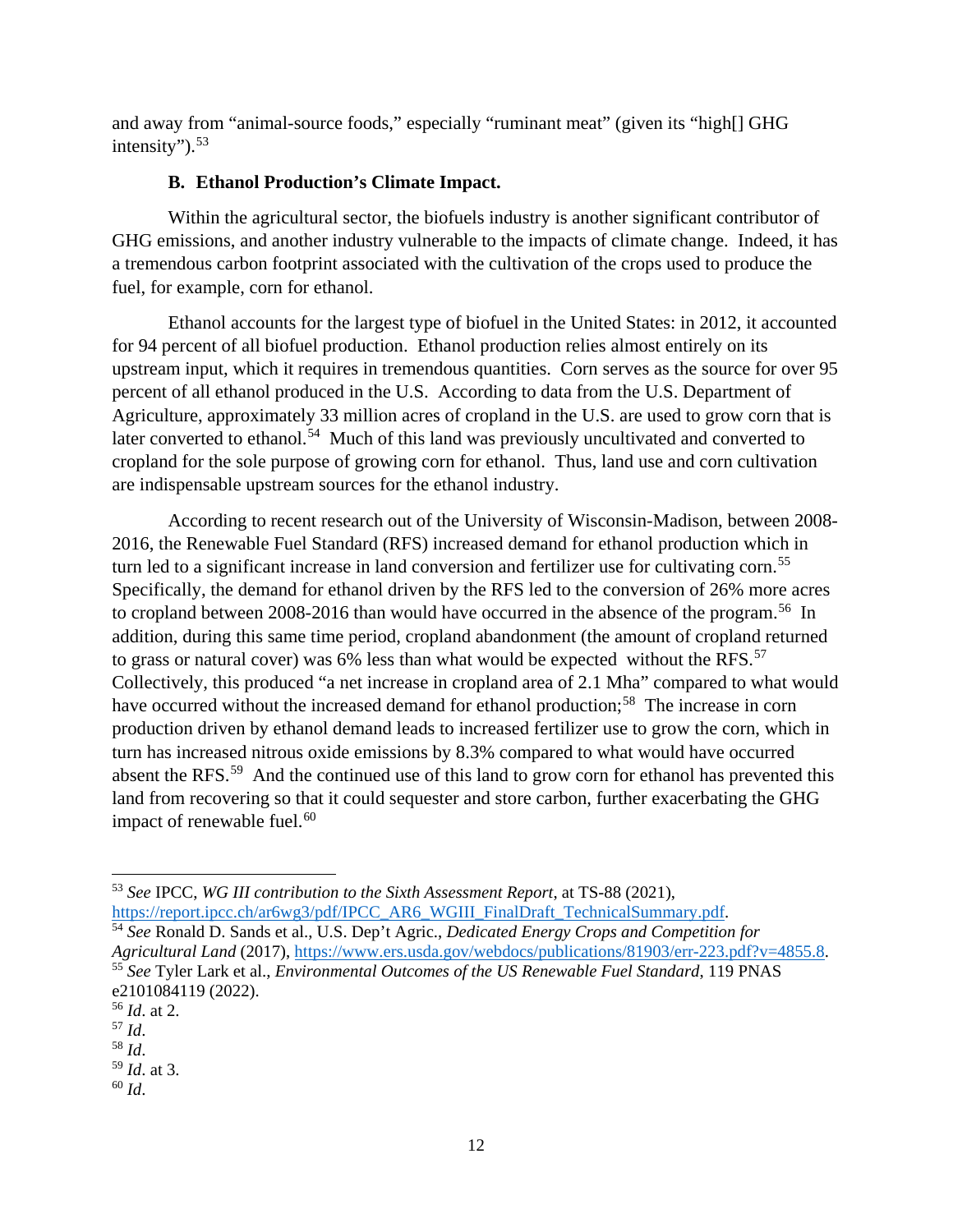When these land use impacts are taken into account, "the carbon intensity of corn ethanol produced under the RFS is no less than gasoline and likely at least 24% higher."[61](#page-12-0) Indeed, while according to the most optimistic models, ethanol produced from an acre of corn may reduce annual greenhouse gas emissions by 0.73 metric tons, emissions from grassland conversion release anywhere from 30 to 120 metric tons per acre upfront.<sup>[62](#page-12-1),63</sup> And of course there are also the downstream emissions associated with burning the ethanol, in particular, the carbon dioxide released when the fuel is combusted.

Given the tremendous GHG emissions associated with the production and combustion of biofuels—in particular, ethanol—biofuels are not the carbon-smart solution they are often held out to be. Yet few investors realize the true carbon footprint of the ethanol industry or its vulnerability to climate change, likely because the overwhelming majority of its emissions come from its upstream supply chain. Information about the industry's GHG emissions is material to those investors wanting to invest in sustainable industries. And it is material because it allows investors to protect themselves from climate-related financial risks associated with investing in an industry whose primary input is highly vulnerable to the impacts of climate change. The SEC's proposal to require disclosure of such emissions is thus critical to preserving investors' material interests and financial wellbeing.

#### **C. The Wood Pellet Industry's Climate Impact.**

The wood pellet industry is similarly responsible for substantial GHG emissions, significantly altering its perceived sustainability or "climate-friendliness." Thus, disclosure of its scope 3 emissions would be of great interest to investors, who are drawn to the sector in large part because of its claims of sustainability.

This industry has led to the destruction of over one million acres of forests in the United States.<sup>[64](#page-12-3)</sup> The deforestation caused by the demand for the woody biomass used to make the pellets emits tremendous amounts of GHG from the harvesting of the trees and the significant

<span id="page-12-0"></span><sup>61</sup> *Id*. at 1.

<span id="page-12-1"></span><sup>62</sup> *See* Timothy Searchinger et al., *Use of U.S. Croplands for Biofuels Increases Greenhouse Gases Through Emissions from Land- Use Change*, 319 Sci. 1238 (2008).

<span id="page-12-2"></span> $63$  Several additional studies show consistent results. For example, a 2016 report estimated that 4.2 million acres of land have been converted to agriculture for biofuel production since the adoption of the RFS. *See* Christopher K. Wright, *Recent Grassland Losses Are Concentrated Around U.S. Ethanol Refineries*, 12 Env't Rsch. Letters 1 (2017). In a 2018 report, EPA found that there has been "an increase in actively managed cropland by roughly 4–7.8 million acres" since 2007, some amount of which is attributable to biofuel production. *See* EPA, Biofuels and the Environment: Second Triennial Report to Congress at 37 (EPA-HQ-OAR-2018-0167-1334) (June 2018).

<span id="page-12-3"></span><sup>&</sup>lt;sup>64</sup> Though some wood pellet companies claim that they only use "leftover" parts of trees cut down for other purposes, that is far from the truth. *See, e.g.*, Jonathan Vigliotti, *Wood Pellets may not actually be Green Renewable Energy Source, Critics say*, CBS News (Apr. 22, 2022),

[https://www.cbsnews.com/video/wood-pellets-may-not-actually-be-green-renewable-energy-source](https://www.cbsnews.com/video/wood-pellets-may-not-actually-be-green-renewable-energy-source-critics-say/#x)[critics-say/#x.](https://www.cbsnews.com/video/wood-pellets-may-not-actually-be-green-renewable-energy-source-critics-say/#x)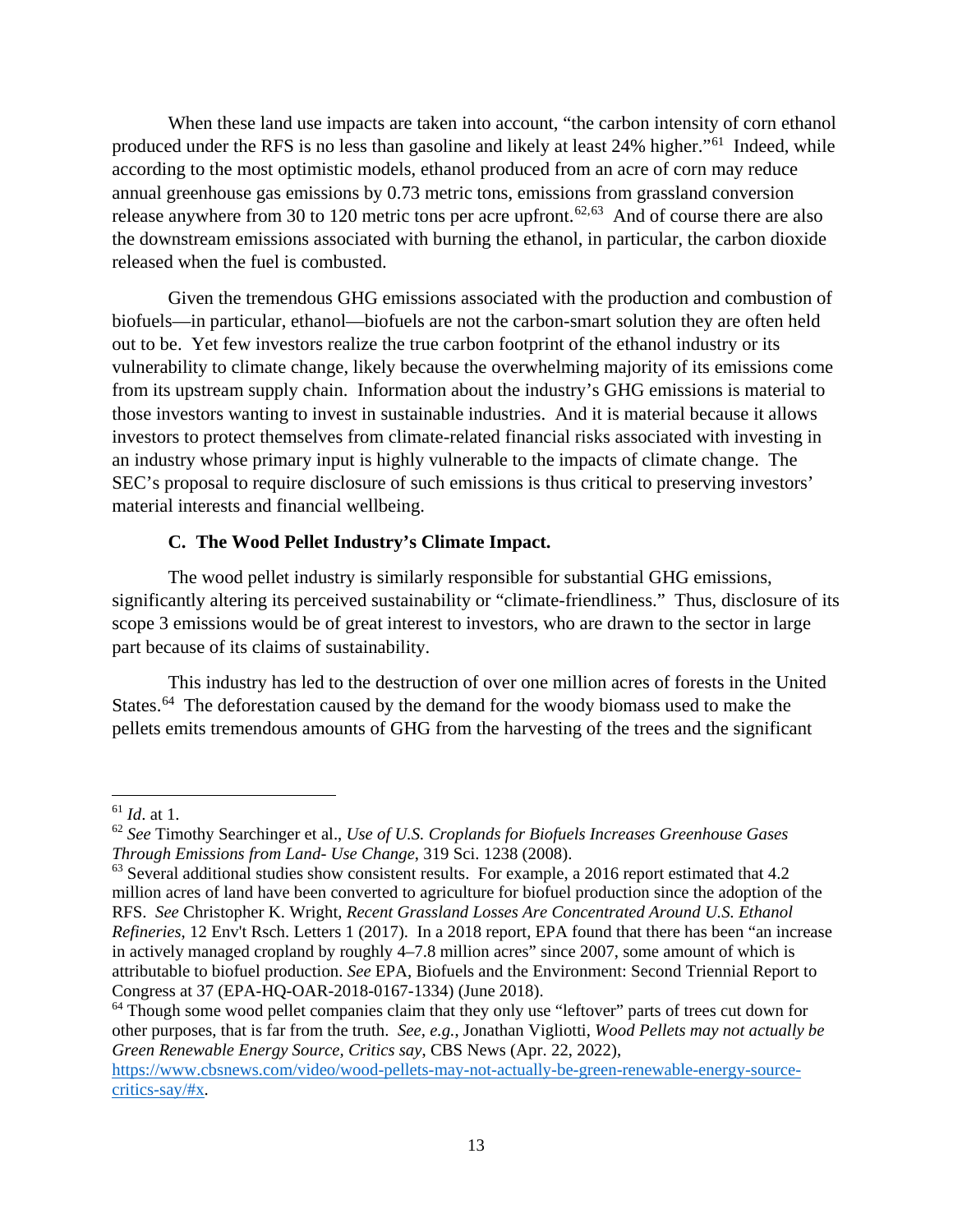loss of carbon sequestration potential from the lost forest.<sup>65</sup> As a recent study notes, "harvesting" additional wood just for burning is likely to increase carbon in the atmosphere for decades to centuries."[66](#page-13-1) These upstream emissions are an essential component of the wood pellet industry.

The same is true of the significant downstream emissions from burning wood pellets. Multiple studies have found that burning wood pellets produces more carbon dioxide emissions than burning coal per unit of energy.[67](#page-13-2) A recent study "estimated that wood pellets produced in the U.S. and burned in the U.K. led to 13-16 million tonnes of carbon dioxide emissions in 2019 alone—equal to the emissions of up to 7 million cars. "Wood that reaches a power plant can displace fossil emissions but per KwH of electricity typically emits 1.5x the carbon dioxide of coal and 3x the carbon dioxide of natural gas because of wood's carbon bonds, water content . . . and lower burning temperature (and pelletizing wood provides no net advantages)."[68](#page-13-3) These emissions are essential components of the wood pellet industry's carbon footprint,<sup>[69](#page-13-4)</sup> and thus are material to investors' decisions to invest in this industry.

\* \* \*

When considering agriculture's true contribution to climate change—inclusive of climate impacts of land used to grow food and biofuel crops—EPA's GHG emissions calculation significantly underestimates this sector's overall impact. When adjusting to take all factors into consideration including the lost opportunity to sequester carbon in the soil, the agriculture system is responsible for approximately one-third of all U.S. GHG emissions.<sup>[70](#page-13-5)</sup> Given the industry's significant—and often misunderstood and underestimated—climate impact, disclosure of agriculture firms' GHG emissions is indisputably necessary for investors to assess transition risks and to make sound investment decisions. As discussed in greater detail below, this is especially true with respect to agriculture firms' Scope 3 emissions, which often constitute the vast majority of industrial agriculture firms' GHG footprint.

<span id="page-13-0"></span><sup>65</sup> *See* Justin Catanoso, *Forest Biomass-burning Supply Chain is Producing Major Carbon Emissions: Studies* (Oct. 15, 2021), [https://news.mongabay.com/2021/10/forest-biomass-burning-supply-chain-is](https://news.mongabay.com/2021/10/forest-biomass-burning-supply-chain-is-producing-major-carbon-emissions-studies/)[producing-major-carbon-emissions-studies/.](https://news.mongabay.com/2021/10/forest-biomass-burning-supply-chain-is-producing-major-carbon-emissions-studies/)

<span id="page-13-1"></span><sup>66</sup> Timothy D. Searchinger et al., *Europe's Renewable Energy Directive Poised to Harm Global Forests*, 9 Nature Commc'ns, at 1 (2018).<br><sup>67</sup> *See* Catanoso, *supra* note 65.<br><sup>68</sup> Searchinger et al., *supra* note 66 at 2.

<span id="page-13-2"></span>

<span id="page-13-4"></span><span id="page-13-3"></span><sup>&</sup>lt;sup>69</sup> See Jonathan Vigliotti, *Wood Pellets may not actually be Green Renewable Energy Source, Critics say,* CBS News (Apr. 22, 2022), [https://www.cbsnews.com/video/wood-pellets-may-not-actually-be-green](https://www.cbsnews.com/video/wood-pellets-may-not-actually-be-green-renewable-energy-source-critics-say/#x)[renewable-energy-source-critics-say/#x.](https://www.cbsnews.com/video/wood-pellets-may-not-actually-be-green-renewable-energy-source-critics-say/#x)

<span id="page-13-5"></span><sup>70</sup> *See also* Monica Crippa et al., *Food Systems Are Responsible for a Third of Global Anthropogenic GHG Emissions*, 2 Nature Food 198 (2021); *see also* Sonja J. Vermeulen et al., *Climate Change and Food Systems. Annual Review of Environment and Resources*, 37 Ann. Rev. Env't & Res. 195 (2012); Lehner & Rosenberg, *supra* note 41.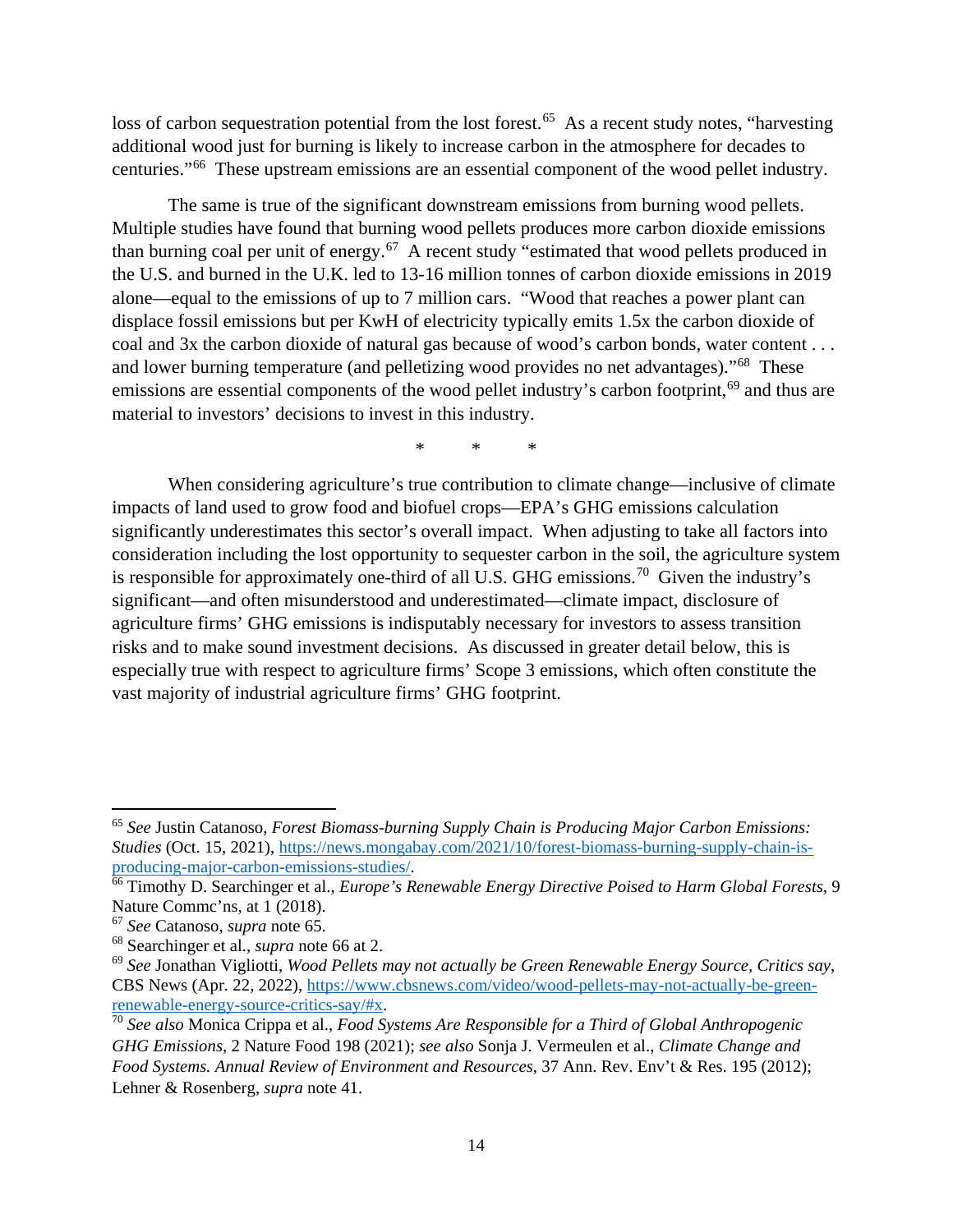Indeed, notwithstanding the numerous climate impacts of the agriculture industry, the public and investors remain largely in the dark with respect to vital information about its carbon footprint.

According to a recent study, *none* of the 50 highest GHG-emitting North American food companies have published a climate transition plan that could inform investors as to the climate-change-related risks they face.<sup>[71](#page-14-0)</sup> In the absence of voluntary disclosures, investors might ordinarily turn to publicly available documents to inform their decision-making; indeed, it has become common practice for investors to analyze such documents when contemplating the "risks that impact investments and corporate operating environments."[72](#page-14-1) But given that investors are currently unable to access this information or analyze it in a reasonably usable format, the disclosures that SEC's Proposed Rule contemplates will serve an important function in providing much-needed data about agricultural-related industries. Thus, SEC's Proposed Rule, including its emphasis on Scope 3 disclosures, will help cure a critical information gap for investors as they seek to navigate rapid changes in climate policy and consumer preferences that are increasingly driven by concerns about the climate crisis.

# **IV. The Scope 3 Emissions of Agriculture Industries are Material to Investors.**

SEC's Proposed Rule contemplates requiring firms to disclose Scope 3 emissions so long as those emissions are material to investors. With respect to industrial agriculture firms, there can be no doubt that Scope 3 emissions constitute material facts.

Under the GHG Protocol, Scope 3 emissions include all "cradle-to-gate emissions"—that is, "all emissions that occur in the life cycle of purchased products, up to the point of receipt by the reporting company."[73](#page-14-2) In particular, the GHG Protocol provides that Scope 3 emissions include emissions from upstream "agricultural activities," "manufacturing, production, and processing" activities, "generation of electricity consumed by upstream activities," and "land use and land-use change," among other things.<sup>[74](#page-14-3)</sup> In addition, the GHG Protocol includes "[e]missions from downstream transportation and distribution," as well as "emissions from the use of goods and services sold by the reporting company in the reporting year" in Scope 3 calculations.[75](#page-14-4) As to certain high-polluting industries—including industries like animal agriculture and biofuels, where Scope 3 emissions "make up the majority of [firms'] full GHG emissions profile<sup>"[76](#page-14-5)</sup>—Scope 3 emissions are undoubtedly material to investors. Indeed, where Scope 3 emissions constitute the overwhelming majority of a firm's total GHG emissions,

[https://scholarship.law.duke.edu/cgi/viewcontent.cgi?article=3846&context=dlj.](https://scholarship.law.duke.edu/cgi/viewcontent.cgi?article=3846&context=dlj)

<span id="page-14-0"></span><sup>71</sup> *See* Ceres Report at 6.

<span id="page-14-1"></span><sup>72</sup> Margaret B. Kwoka, *FOIA, Inc.*, 65 Duke L.J. 1361, 1407–08 (2016),

<span id="page-14-2"></span><sup>73</sup> Greenhouse Gas Protocol et al., *Corporate Value Chain (Scope 3) Accounting and Reporting Standard: Supplement to the GHG Protocol Corporate Accounting and Reporting Standard*, at 38 (2011), [https://ghgprotocol.org/sites/default/files/standards/Corporate-Value-Chain-Accounting-Reporing-](https://ghgprotocol.org/sites/default/files/standards/Corporate-Value-Chain-Accounting-Reporing-Standard_041613_2.pdf)[Standard\\_041613\\_2.pdf.](https://ghgprotocol.org/sites/default/files/standards/Corporate-Value-Chain-Accounting-Reporing-Standard_041613_2.pdf) [74](https://ghgprotocol.org/sites/default/files/standards/Corporate-Value-Chain-Accounting-Reporing-Standard_041613_2.pdf) *Id.* 

<span id="page-14-3"></span>

<span id="page-14-4"></span><sup>75</sup> *Id*. at 47–48.

<span id="page-14-5"></span><sup>76</sup> Ceres Report at 14.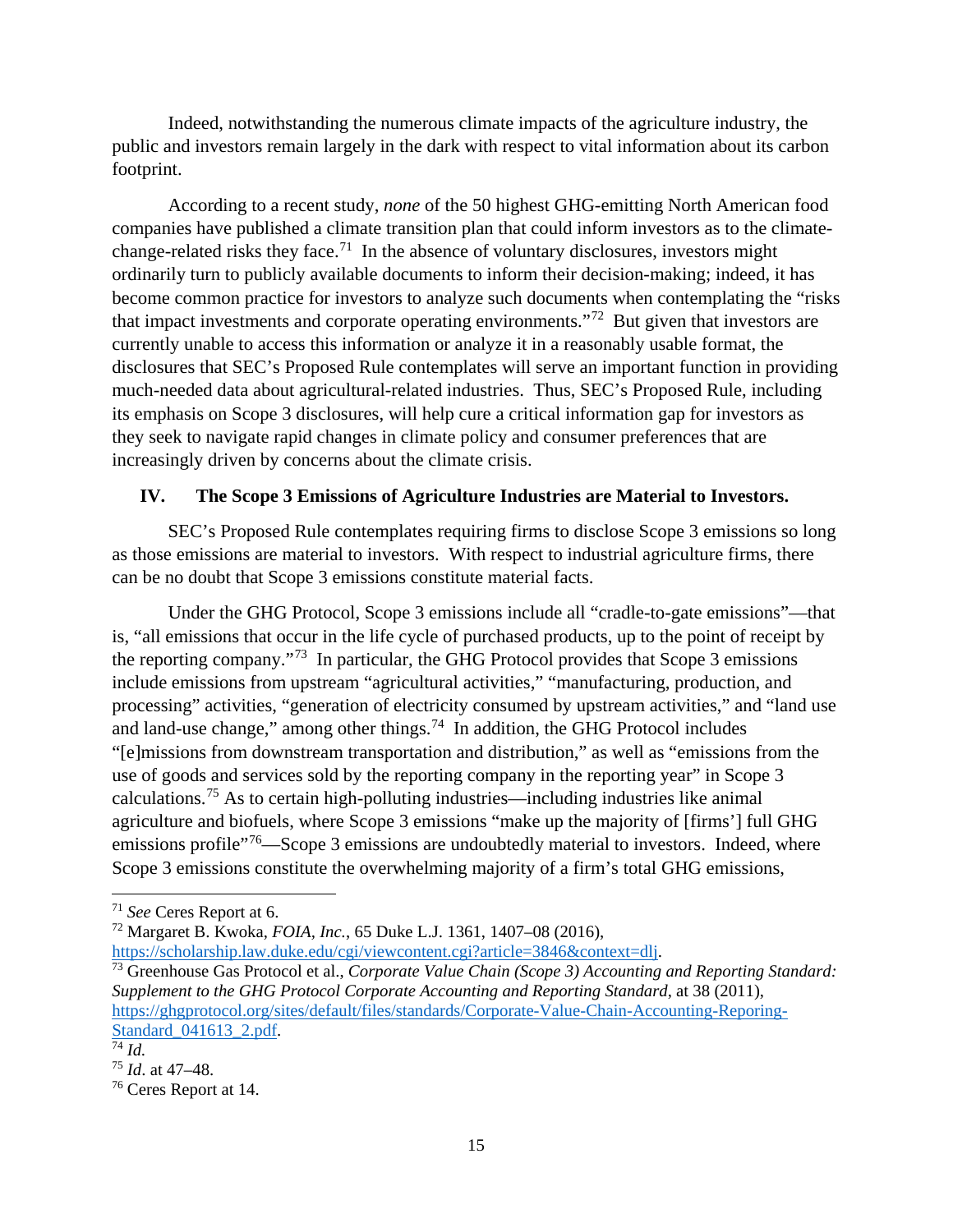"disclosures that only cover scope 1 and 2 emissions are incomplete and may lead to an underestimation of the company's emissions profile."<sup>[77](#page-15-0)</sup>

In the seminal case defining the contours of materiality, the Supreme Court held that a fact "is material if there is a substantial likelihood that a reasonable shareholder would consider it important in deciding how to vote."[78](#page-15-1) This test contemplates "a showing of a substantial likelihood that, under all the circumstances, the omitted fact would have assumed actual significance in the deliberations of the reasonable shareholder. Put another way, there must be a substantial likelihood that the disclosure of the omitted fact would have been viewed by the reasonable investor as having significantly altered the 'total mix' of information made available."[79](#page-15-2)

Courts have long held that there are degrees of materiality and that differing levels of materiality require commensurate levels of disclosure to investors. As the court explained in the influential *Kohn v. American Metal Climax* case, "[t]he Securities Exchange Act requires more than disclosure, it requires adequate disclosure. The more material the facts, the more they should be brought to the attention of the public. To view it otherwise would be to invite frustration of the policies underlying our disclosure laws."[80](#page-15-3) Courts have also made clear that the "reasonable investor" referenced in the materiality standard need not be a scientific expert, but a person of "ordinary intelligence,"[81](#page-15-4) who "takes into account the customs and practices of the relevant industry."[82](#page-15-5)

Case law and SEC regulations strongly indicate that GHG emissions—and Scope 3 emissions in particular—will, in many instances, be material to investors. In *Meyer v. Jinkosolar Holdings Co.*, for example, the Second Circuit held that information about emissions was material because "a trier of fact could find that the existence of ongoing and substantial pollution problems . . . was of substantial importance to investors," given that such activity could "constitute a substantial threat to earnings."[83](#page-15-6) And it is a firmly embedded theme throughout SEC disclosure regulations that "information" is "material" if it is "necessary to make [] required statements, in the light of the circumstances under which they are made, not misleading."[84](#page-15-7) Thus, where Scope 3 emissions are a substantial portion of the firm's overall GHG footprint, these emissions will be of substantial importance to investors and, if omitted, will render the

<span id="page-15-0"></span><sup>77</sup> *Id.*

<span id="page-15-1"></span><sup>78</sup> *TSC Indus., Inc. v. Northway, Inc.*, 426 U.S. 438, 449 (1976).

<span id="page-15-2"></span><sup>79</sup> *Id.*

<span id="page-15-3"></span><sup>80</sup> *Kohn v. American Metal Climax*, 322 F. Supp. 1331, 1362 (E.D. Pa. 1971), *modified*, 458 F.2d 255 (3d Cir. 1972), *cert. denied*, 409 U.S. 874 (1972); *see also Kennedy v. Tallant*, 710 F.2d 711 (11th Cir. 1983); *Kas v. Financial General Bankshares*, Inc., 796 F.2d 508 (D.C. Cir. 1986); *Werner v. Werner*, 267 F.3d 288 (3d Cir. 2001).

<span id="page-15-4"></span><sup>81</sup> *Alaska Elec. Pension Fund v. Pharmacia Corp.*, 554 F.3d 342, 347 (3d Cir. 2009)

<span id="page-15-5"></span><sup>82</sup> *Omnicare, Inc. v. Laborers Dist. Council Const. Indus. Pension Fund*, 575 U.S. 175, 190 (2015).

<span id="page-15-6"></span><sup>&</sup>lt;sup>83</sup> Meyer v. Jinkosolar Holdings Co., 761 F.3d 245, 252 (2d Cir. 2014).<br><sup>84</sup> 17 C.F.R. § 230.408(a).

<span id="page-15-7"></span>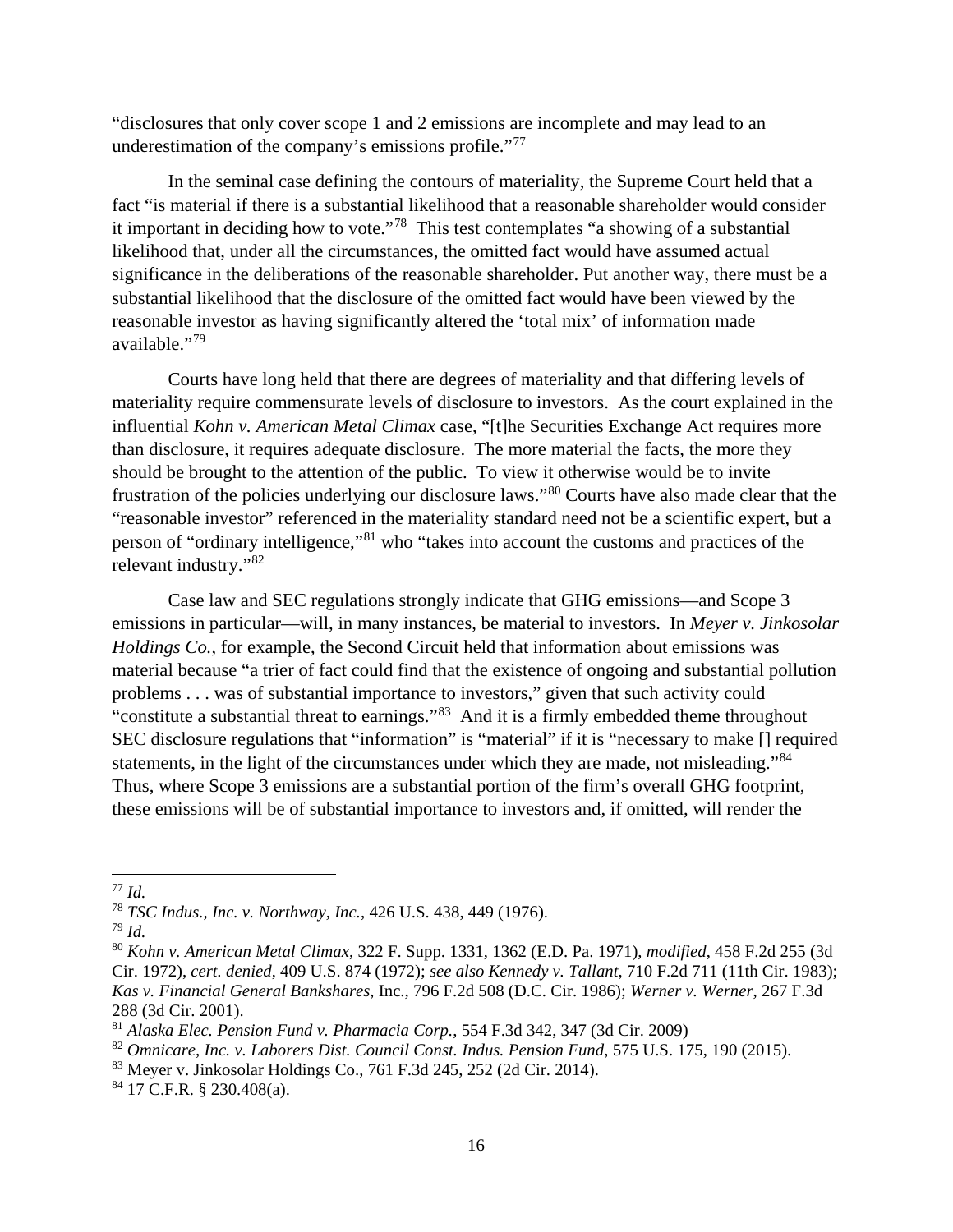"total mix of information made available" to investors misleading.<sup>[85](#page-16-0)</sup> And where these emissions also constitute potential grave risks to investors—given increasingly stringent climate policy, the potential risk of liability a company might face for emissions-related harms, and changing consumer preferences—case law suggests that they must "be brought to the attention of the public."<sup>86</sup>

This is especially true with respect to industrial animal agriculture firms' Scope 3 emissions. The "customs and practices of the [animal agriculture industry]"<sup>[87](#page-16-2)</sup>—which are responsible for 80% of all U.S. agricultural GHG emissions<sup>[88](#page-16-3)</sup>—entail significant Scope 3 emissions. Reports have shown that when the world's top five largest meat and dairy companies' Scope 3 emissions are accounted for (including, critically, the emissions from the animals themselves), these firms combine to emit more GHG than some of the most notoriously polluting oil and gas companies like Exxon-Mobil, Shell, and BP.<sup>[89](#page-16-4)</sup> And recent reports suggest that Scope 3 emissions may account for as much as 97% of some industrial livestock firms' total GHG emissions.[90](#page-16-5) Accordingly, omitting the disclosures of these firms' scope 3 emissions from reports on their total climate footprint will be grossly misleading.<sup>91</sup>

An example of one animal agriculture company's treatment of its GHG emissions is illustrative. JBS—one of the largest industrial livestock companies in the world—claims that it will achieve "net zero" GHG emissions by "reducing [the firm's] direct *and indirect* (scope 1, 2, *and 3*)" emissions and "provid[ing] [consumers and investors with] a roadmap consistent with the criteria set forth by the Science Based Targets Initiative (SBTi),"[92](#page-16-7) which explicitly requires companies committing to "net zero" goals to make cuts across the "company's entire value chain emissions."<sup>[93](#page-16-8)</sup> However, upon close review, JBS's net-zero target depends entirely on its omission of its scope 3 emissions. Indeed, buried in a webpage detailing how the company is actually measuring emissions, JBS admits that it "exclude[es] enteric and manure emissions from

<span id="page-16-0"></span><sup>85</sup> *See Northway*, 426 U.S. at 449.

<span id="page-16-1"></span><sup>86</sup> Kohn, 322 F. Supp. at 1362.

<span id="page-16-2"></span><sup>87</sup> *Omnicare*, 575 U.S. at 190.

<span id="page-16-3"></span><sup>88</sup> *See* Lehner & Rosenberg, *supra* note 41 at 43.

<span id="page-16-4"></span><sup>89</sup> *See* Shefali Sharma & Ben Lilliston, *From Net Zero to Greenwash—Global Meat and Dairy Companies*, Inst. for Agric. & Trade Pol'y (Oct. 4, 2021), [https://www.iatp.org/net-zero-greenwash-](https://www.iatp.org/net-zero-greenwash-global-meat-and-dairy-companies)

<span id="page-16-5"></span>[global-meat-and-dairy-companies.](https://www.iatp.org/net-zero-greenwash-global-meat-and-dairy-companies) 90 *See* Inst. for Agric. & Trade Pol'y et al., *World's Largest Meat Company, JBS, Increases Emissions by 51% in Five Years Despite Net Zero Climate Target, Continues to Greenwash its Huge Climate Footprint*, [https://www.iatp.org/sites/default/files/2022-04/JBS%20media%20briefing%2021april22.pdf.](https://www.iatp.org/sites/default/files/2022-04/JBS%20media%20briefing%2021april22.pdf)

<span id="page-16-6"></span><sup>&</sup>lt;sup>91</sup> See 17 C.F.R. § 230.408(a) (providing that "information" is "material" if it is "necessary to make [] required statements, in the light of the circumstances under which they are made, not misleading"). <sup>92</sup> *See JBS is Committing to be Net Zero by 2040*, JBS,

<span id="page-16-7"></span>[https://jbs.com.br/netzero/en/#:~:text=JBS%20will%20achieve%20Net%20Zero,Based%20Targets%20in](https://jbs.com.br/netzero/en/#:%7E:text=JBS%20will%20achieve%20Net%20Zero,Based%20Targets%20initiative%20(SBTi)) [itiative%20\(SBTi\)](https://jbs.com.br/netzero/en/#:%7E:text=JBS%20will%20achieve%20Net%20Zero,Based%20Targets%20initiative%20(SBTi)) (last visited Jan. 11, 2022)

<span id="page-16-8"></span><sup>&</sup>lt;sup>93</sup> See The Net-Zero Standard, Sci. Based Targets,<https://sciencebasedtargets.org/net-zero>(last visited Mar. 9, 2022).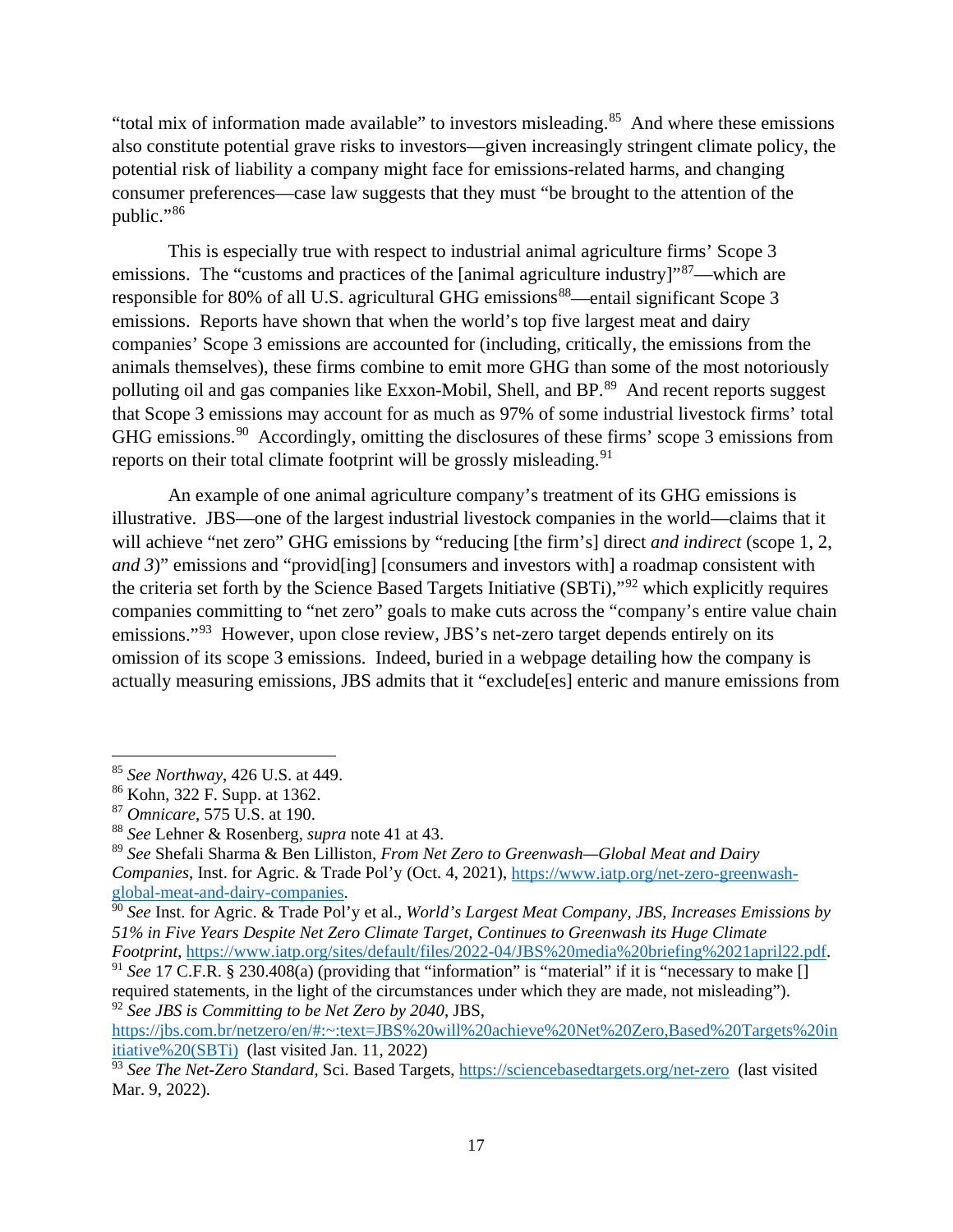[its] live animal operations."[94](#page-17-0) JBS's failure to include these critical emissions in its net-zero target renders the target meaningless, demonstrating just how material these scope 3 emissions are to any accurate climate-related disclosures. SEC regulation is thus vital to protect investors who might otherwise be misled by the incomplete or inaccurate voluntary climate disclosures made by industrial animal agriculture firms.

This same is true with respect to biofuels. In fact, the ethanol industry itself considers upstream inputs as part of its carbon footprint. For example, in a recent study commissioned by the Renewable Fuels Association to plot a course to net zero emissions, ethanol industry emissions included GHGs associated with fertilizer use, herbicide application, on-farm energy, and release of soil organic carbon from corn production. *See* Figure 3. [95](#page-17-1) (Notably, however, they do not include emissions from land use change or lost carbon sequestration.<sup>[96](#page-17-2)</sup>) These Scope 3 emissions far exceed the Scope 1 and 2 emissions from the industry and are unquestionably material to the businesses and essential to understanding the true climate-related financial risk from ethanol production.

<span id="page-17-0"></span><sup>94</sup> *See Sustainability: Energy and Emissions*, JBS USA,

<https://sustainability.jbsfoodsgroup.com/chapters/environment/energy-emissions/>(last visited Mar. 30, 2022). 95 *See* Isaac Emery et al., Informed Sustainability Consulting, *Report: Pathways to Net Zero Ethanol:* 

<span id="page-17-2"></span><span id="page-17-1"></span>*Scenarios for Ethanol Producers to Achieve Carbon Neutrality by 2050* (Feb. 14, 2022), [https://ethanolrfa.org/file/2146/Pathways%20to%20Net%20Zero%20Ethanol%20Feb%202022.pdf.](https://ethanolrfa.org/file/2146/Pathways%20to%20Net%20Zero%20Ethanol%20Feb%202022.pdf) <sup>96</sup> *Id*. at 7–8.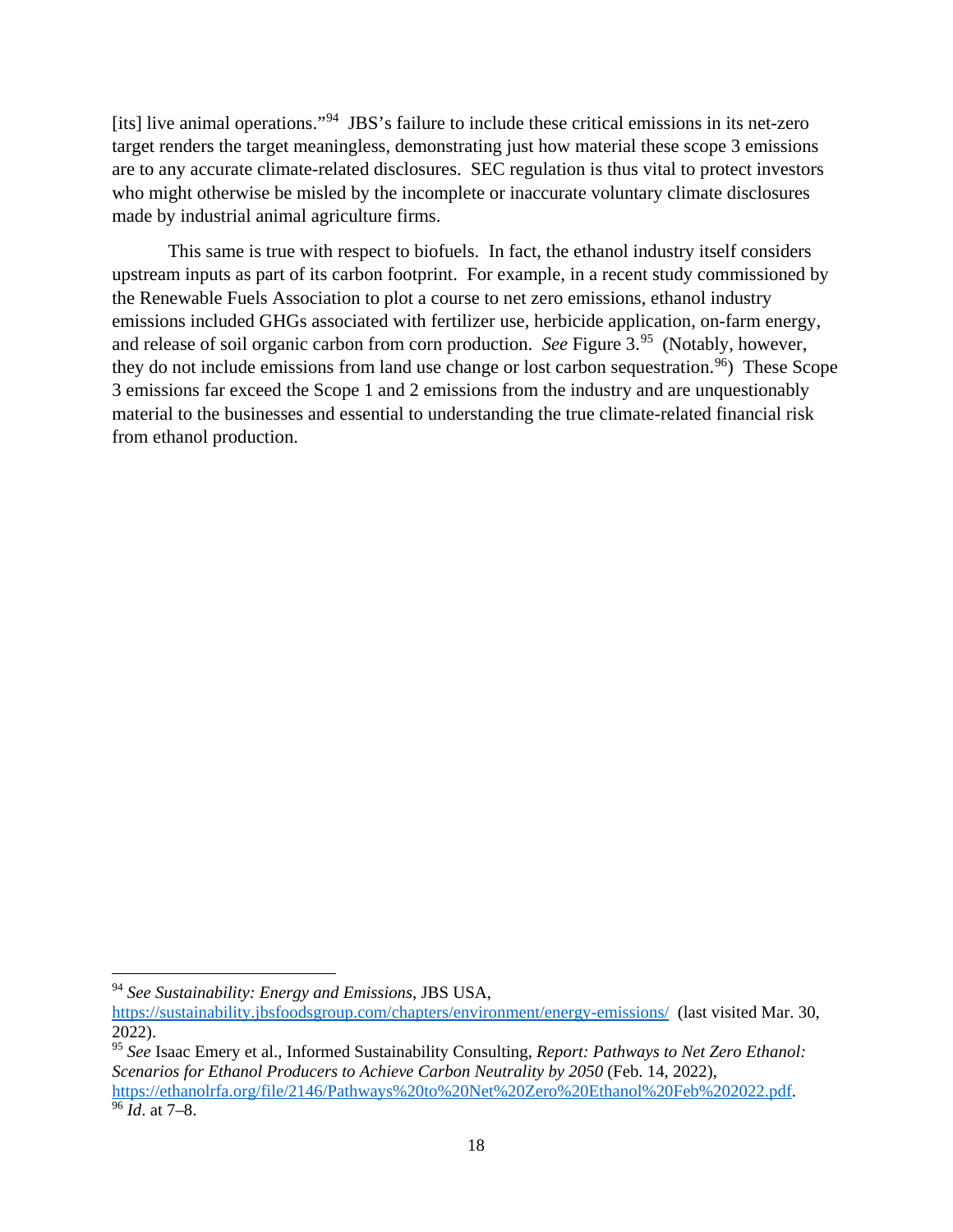

Given the significant carbon footprint of the upstream inputs essential for ethanol production—namely land conversion and fertilizer use associated with corn cultivation properly accounting for and disclosing these Scope 3 emissions is critical to providing investors with an accurate assessment of the climate-related financial risks that are central to the purpose of the Proposed Rule. Any consideration of the climate change impact of the ethanol industry that excludes these critical upstream inputs is essentially meaningless.

# **V. Calculating Scope 3 Emissions from Agricultural Industries Is Readily Achievable and Would Not Burden Farmers and Ranchers.**

Requiring disclosure of GHG emissions, including scope 3 emissions, is not only necessary, but also readily achievable. Indeed, firms will have access to multiple internationally accepted methodologies for estimating scope 3 emissions, none of which requires onerous data collection from every part of firms' supply chains.

For example, the United Nations has an approved model for calculating agricultural emissions. Known as the Global Livestock Environmental Assessment Model (GLEAM), this model "uses a classification of farming systems based on the feed use and agro-ecological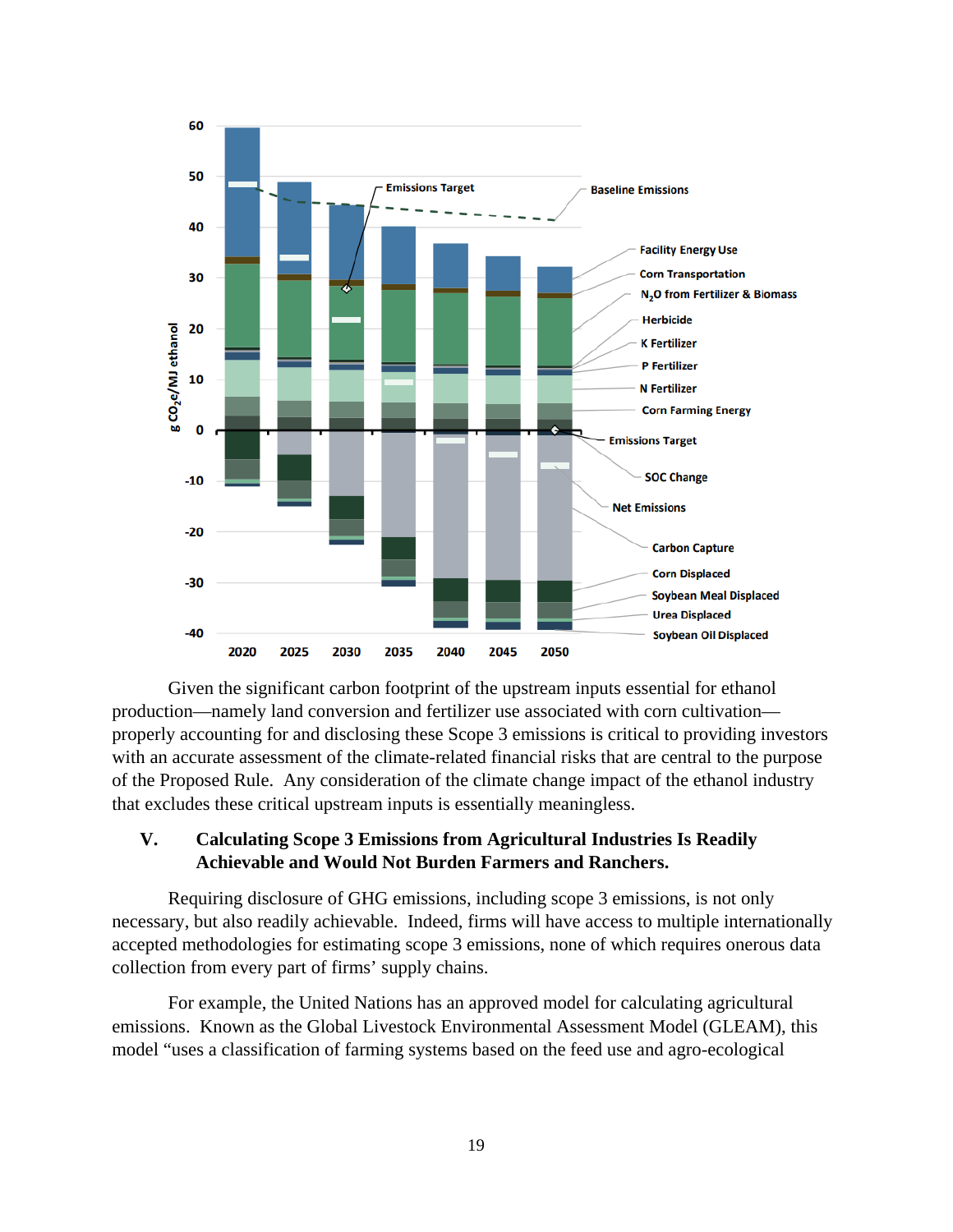conditions."[97](#page-19-0) It "identifies three main groups of emissions along production chains. Upstream emissions include those related with feed production, processing and transportation. Animal production emissions comprises emissions from enteric fermentation, manure management and on-farm energy use. Downstream emissions are caused by the processing and post-farm transport of livestock commodities."[98](#page-19-1) The model measures carbon dioxide, methane, and nitrous oxide. [99](#page-19-2)

In addition, the World Resources Institute (WRI) has developed a peer-reviewed methodology for measuring the GHG emissions of food type over the lifecycle of foods.<sup>[100](#page-19-3)</sup> The only input needed to utilize the WRI methodology is the volume of the following types of food purchased: meat, poultry, fish/seafood, eggs, liquid dairy, solid dairy, legumes/pulses, nuts and seeds, grains, and plant-based milk substitutes.<sup>[101](#page-19-4)</sup> These inputs are then plugged into a calculator and multiplied by the life cycle analysis (LCA) factors from peer-reviewed studies on the life cycle emissions of food based on North American data for each type of food.<sup>[102](#page-19-5)</sup> This then calculates direct emissions from: enteric methane emitted from the stomachs of ruminant animals; methane and nitrous oxide from manure management in confined animal facilities; nitrous oxide from animal waste left on pasture; nitrous oxide from crop and pasture fertilization; methane from rice production; carbon dioxide from energy use in on-farm activities and in the production and transport of agricultural inputs such as fertilizer; transport of food and animal feed; food processing; food packaging; and losses during harvest, transport, processing and packaging. While this model has been designed primarily for food purchasers, it can be adapted for firms to calculate the GHG emissions of their supply chains.

Moreover, despite unsupported claims from the agribusiness lobby,  $103$  compliance with the Proposed Rule's scope 3 emissions disclosure requirements would not burden farmers and ranchers in the slightest. [104](#page-19-7) Given that the Proposed Rule applies *only* to publicly traded companies, it will not impose *any* regulatory obligations on farmers and ranchers. Rather, it will require large, publicly traded agriculture firms that rely on crop and animal production to

<span id="page-19-0"></span><sup>97</sup> Food & Agric. Org. of the U.N., *Global Livestock Environmental Assessment Model (GLEAM)*, [https://www.fao.org/gleam/model-description/en/.](https://www.fao.org/gleam/model-description/en/)

<span id="page-19-2"></span><span id="page-19-1"></span> $\overline{^{98}$  *Id.* <sup>99</sup> *Id*.

<span id="page-19-3"></span><sup>100</sup> *See* Richard Waite et al*.*, *Tracking Progress Toward the Cool Food Pledge*, World Res. Inst. (2019), [https://www.wri.org/research/tracking-progress-toward-cool-food-pledge.](https://www.wri.org/research/tracking-progress-toward-cool-food-pledge)

<span id="page-19-4"></span><sup>&</sup>lt;sup>101</sup> GHG emissions from other foods (e.g. fruits, vegetables, and oils) are minor and do not need to be tracked.

<span id="page-19-5"></span><sup>&</sup>lt;sup>102</sup> *See* J. Poore & T. Nemecek, Reducing Food's Environmental Impacts through Producers and Consumers, 360 Sci. 987 (2018); *see also* Timothy D. Searchinger et al., *Assessing the Efficiency of Changes in Land Use for Mitigating Climate Change*, 564 Nat. 249 (2018).

<span id="page-19-6"></span><sup>103</sup> *See* Farm Bureau, *Overreach of SEC Proposed Climate Rule Could Hurt Agriculture* (May 6, 2022), [https://www.fb.org/market-intel/overreach-of-sec-proposed-climate-rule-could-hurt-agriculture.](https://www.fb.org/market-intel/overreach-of-sec-proposed-climate-rule-could-hurt-agriculture)

<span id="page-19-7"></span><sup>104</sup> *See* Alexandra Thornton, *The SEC's Proposed Scope 3 Emissions Disclosure Will Not Affect Farms and Ranches*, Ctr. for Am. Progress (June 6, 2022), [https://www.americanprogress.org/article/the-secs](https://www.americanprogress.org/article/the-secs-proposed-scope-3-emissions-disclosure-will-not-affect-farms-and-ranches/)[proposed-scope-3-emissions-disclosure-will-not-affect-farms-and-ranches/.](https://www.americanprogress.org/article/the-secs-proposed-scope-3-emissions-disclosure-will-not-affect-farms-and-ranches/)